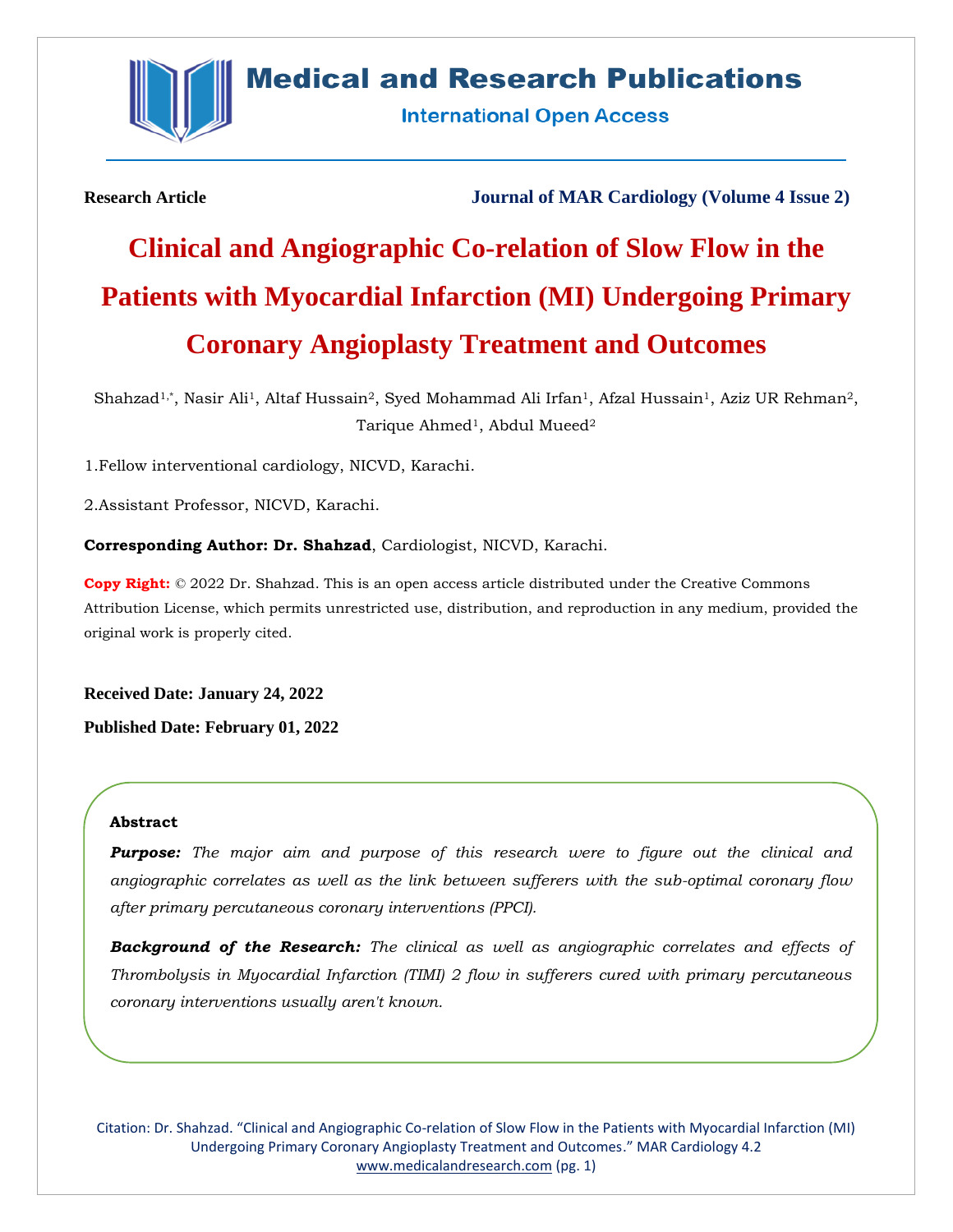*Methods: 274 patients were examined with STEMI enrolled in different Primary Angioplasty in acute myocardial infarction (MI) studies, who suffered primary percutaneous coronary interventions (PPCI) at the National Institute of Cardiovascular diseases from September 2019 to December 2019*

*Results: Post procedural TIMI 2 flow took place in 59 (21.5%) affected individuals. Multivariate analysis (MVA) recognized age below 75 years (odds ratio (OR), 1.6; 95% confidence interval [CI], 1.1 to 2.2), diabetes (OR 1.9; 95% CI, 1.3 to 2.7), symptom onset to emergency room presentation (OR) 0.68; 95 percent (Confidence Interval), 0.4 -1.16); initial TIMI-1 flow ≥ odds-ratio 0.6; 95% confidence interval (CI), 0.8 to 2.), and left-ventricular ejection fraction 50 percent (odds ratio ≤ 1.57; 95% confidence interval (CI), 0.88 -2.81) as independent cor-relates of ultimate TIMI 2 flow. In hospital (composite of re-infarction, death, or ischemic target vessel revascularization (TVR) and also these situations individually) and 1 year (reinfarction or fatality) events happened more often in sufferers with TIMI 2 flow. The Cox-proportional hazards model recognized TIMI 2 flow being independently related to 1 year fatality rate (threat percentage 1.9, 95% Confidence interval (CI), 1.25 to 2.85).*

*Conclusions: Final TIMI ≤ 2-flow, though not common after primary percutaneous coronary interventions (PPCI), was highly related to hospital and 1-year unfavorable events. The clustering of ultimate TIMI ≤ 2 flow in high-risk groups might partially clarify the bad prognosis of such patients. Knowledge of all these risks might be helpful to physicians to triage and cure sufferers undergoing primary percutaneous coronary interventions.*

*Keywords: Deaths, myocardial infarction (MI), slow flow or no-reflow, primary percutaneous coronary interventions (PCI), reperfusion.*

#### **Introduction**

Citation: Dr. Shahzad. "Clinical and Angiographic Co-relation of Slow Flow in the Patients with Myocardial Infarction (MI) Undergoing Primary Coronary Angioplasty Treatment and Outcomes." MAR Cardiology 4.2 [www.medicalandresearch.com](http://www.medicalandresearch.com/) (pg. 2) Reperfusion therapy is considered the cure for sufferers with severe STEMI. Several randomized medical studies have revealed that primary percutaneous coronary intervention (PPCI) surpasses thrombolytic treatment for managing affected individuals with STEMI. On the other hand, the existence of Thrombolysis in Myocardial Infarction (TIMI)  $2 \le$  flow continues to be the "Achilles heel" of PPCI that develops in about 10 % of patients (29), even just in the ages of the routine usage of stents as well as new antiplatelet and antithrombotic agents, techniques demonstrated to better the outcomes of sufferers going through PPCI. Moreover, TIMI  $2 \le$  flow has been linked to the improved occurrence of major in-hospital undesirable events within these sufferers. Despite this, the clinical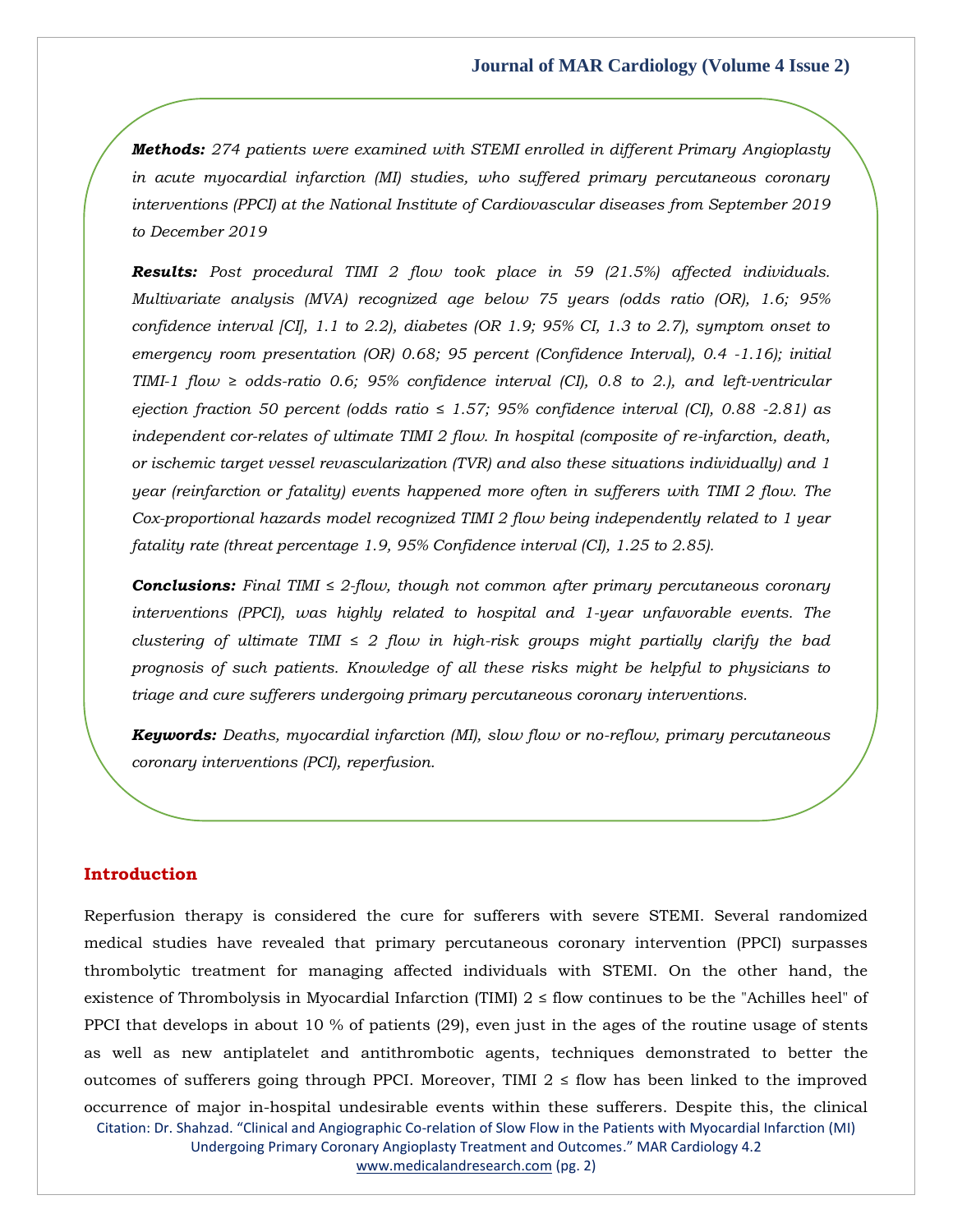correlates of TIMI  $\leq$  2-flow in sufferers experiencing PPCI haven't been adequately recognized. Furthermore, the in-hospital and long-term effects haven't been researched in a huge number of affected individuals experiencing primary percutaneous coronary interventions. The objective of this research was to rationally define modern clinical as well as angiographic factors related to the risk of TIMI  $\leq$  2-flow and the in-hospital and long-term results linked to it within a large cohort of affected individuals going through PPCI.

#### **Objective of the Research Study**

- The primary objective of this research study was to identify the clinical and angiographic correlation of no flow or slow flow in people having Myocardial infarction (MI).
- In this study, the people going through primary coronary angioplasty treatment methods were also analyzed.
- However, the clinical and angiographic correlation of no flow or slow flow was also identified.

#### **Materials and Methods**

#### **The patient population of the Study**

The primary PCI in Myocardial Infarction (MI) research studies prospectively enrolled sufferers experiencing ST-segment elevation myocardial infarction (STEMI) into three clinical tests. A couple of these clinical trials were also registered sufferers into concomitant registries. The rationale of the study, methodology, as well as the results of the individual, has also been discussed. Sufferers had been involved in this research if and when they were ≤ eighteen years old with STEMI showing in just twelve-hour of their symptom attack. Severe STEMI was described by the following factors: ST elevation for at least 1 millimeter in two continuous leads or even assumed new left bundle branch block to the presenting 12 lead electrocardiogram (ECG). Affected individuals had been omitted from these clinical trials in case they had advisable restrictions to reperfusion, had obtained thrombolytic therapy for STEMI (ST-segment elevation myocardial infarction), had kidney problems, cardiac shock, or life-span below 12 months; also ruled out were individuals with childbearing potential (except if the effect of a recent pregnancy test was not positive), or people that have known contraindications to heparin, ticlopidine, or aspirin in afterward Primary Angioplasty in Myocardial Infarction clinical trials.

Moreover, patients randomized towards the thrombolytic arm or even individuals in whom PPCI had not been attempted (described as no test to pass a guide-wire successfully) were also skipped over out of this research study. Informed consent was taken from all individuals through the research investigators or research directors at the particular associations. With regards to this research study,

Citation: Dr. Shahzad. "Clinical and Angiographic Co-relation of Slow Flow in the Patients with Myocardial Infarction (MI) Undergoing Primary Coronary Angioplasty Treatment and Outcomes." MAR Cardiology 4.2 [www.medicalandresearch.com](http://www.medicalandresearch.com/) (pg. 3)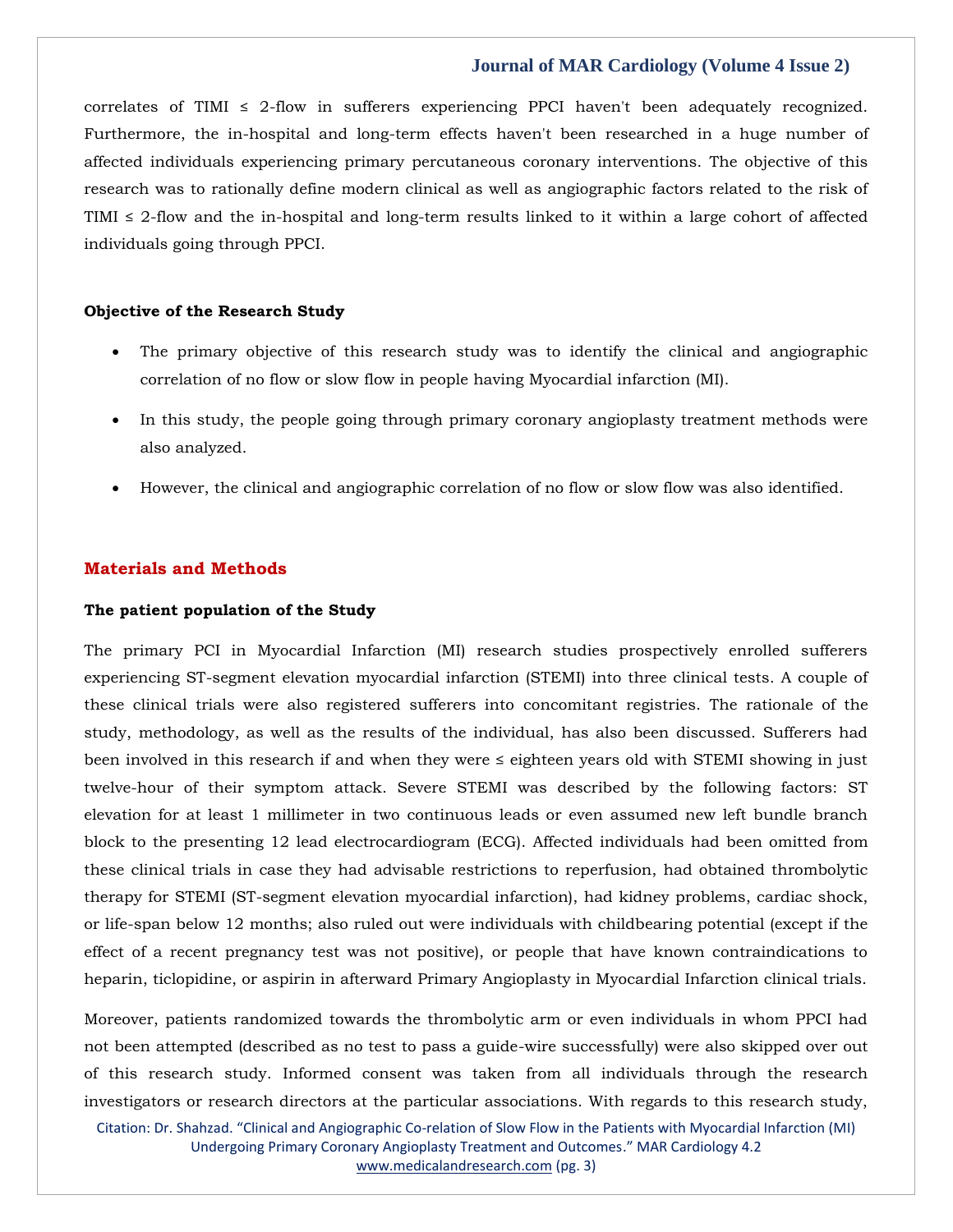the demographic, clinical, angiographic, as well as in-hospital clinical events and results of data on 274 patients pooled and enrolled in all these clinical trials that experienced PPCI.

#### **Collection of data as well as the angiographic analysis.**

Research practitioners or coordinators at every site gathered data prospectively on pre-specified data factors on a case report form in all trials—the information involved baseline demographics, medicines, processes, problems, medical history and clinical events. Follow-up was received at 1-year with the aid of a mailed questionnaire, phone interview, or follow-up visit to the doctor. Independent data checking was conducted using an on-site visit of the contributing sites to evaluate the data of all affected individuals. The cine angiograms received during the time of index intervention were examined fundamentally laboratory-site, that evaluated coronary physiology, left ventricular ejection fraction (LVEF), TIMI-flow grades, percentage of diameter stenosis, and angiographic results of the treatment.

#### **Statistical Analysis of the Results**

Of the 274 patients, 79.5% (218) were male, and 20.4% (56) were females. The age group that was considered during the research study was 65 to 74 years. However, during the research study, the total p-value of males and females was 0.474. 71.5% (196) patients have aged about 65 years, 20.4% (56) patients have aged from 66 - 70 years, and the remaining 8.0% (22) patients have age below 75. The p-value of the mean body mass index was 0.075. The assessment of systolic blood pressure, ST depression, and heartbeats per minute have done in the research study. The systolic blood pressure (systole) of the sufferers during the research was about 64.9 to 76, having a p-value of 0.399. The pulse rate or beats per minute of all the patients was between 41.8 to 52.9, with a p-value of 0.035. The comorbidity e was also found during the research study that cardiovascular disease, diabetes mellitus, high blood pressure, peripheral vascular disease and congestive heart failure are some additional factors in this disease. However, the percentage of left ventricular ejection fraction (LVEF) during the research was 19.5 to 24.5 having a p-value of < 0.0005. The past medical history of the participants was also discussed during the research study. However, some problems that were faced by the patients during the study were pulmonary edema, gastrointestinal hemorrhage, ventricular septal rupture, slow flow on no re-flow, cardio-pulmonary resuscitation, and low blood pressure cardiac shock. The fatality rate in the hospital during the research study was about 2.2 % (6), with a p-value of 0.0125.

Citation: Dr. Shahzad. "Clinical and Angiographic Co-relation of Slow Flow in the Patients with Myocardial Infarction (MI) Undergoing Primary Coronary Angioplasty Treatment and Outcomes." MAR Cardiology 4.2 [www.medicalandresearch.com](http://www.medicalandresearch.com/) (pg. 4)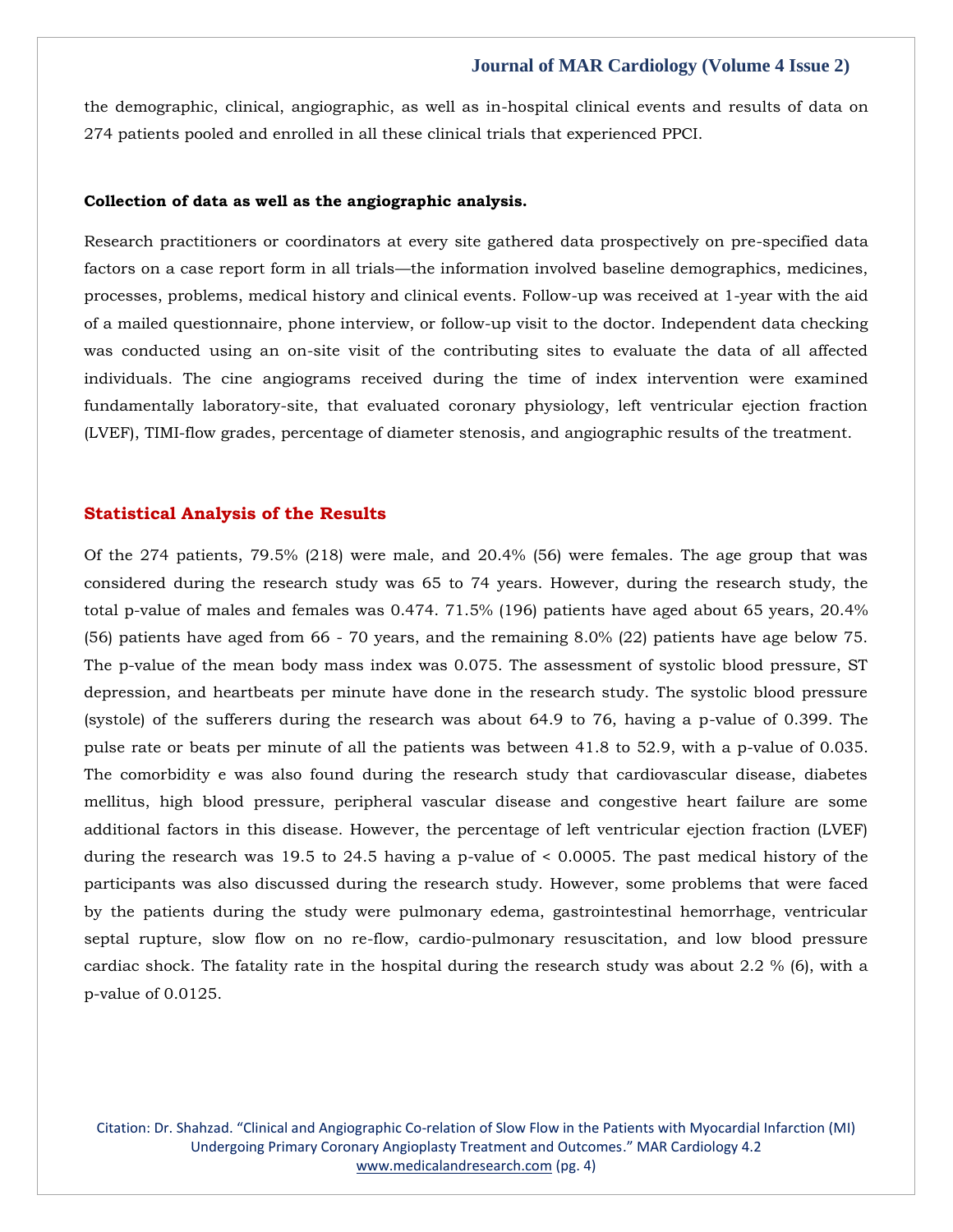

**Graph – 1**

## **Patients with different diseases (n=274)**



### **Graph – 2**

Citation: Dr. Shahzad. "Clinical and Angiographic Co-relation of Slow Flow in the Patients with Myocardial Infarction (MI) Undergoing Primary Coronary Angioplasty Treatment and Outcomes." MAR Cardiology 4.2 [www.medicalandresearch.com](http://www.medicalandresearch.com/) (pg. 5)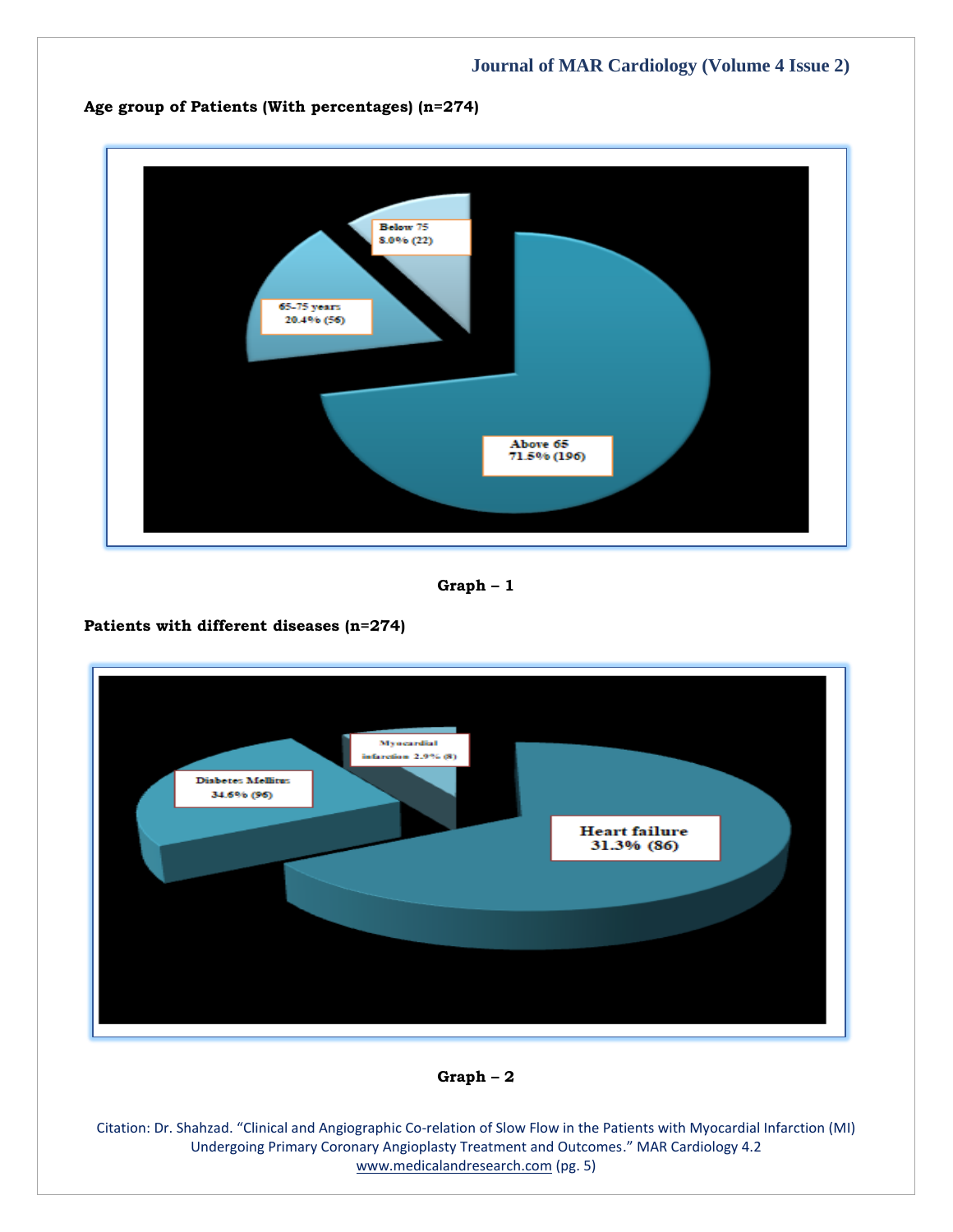#### **Baseline Characteristics of Research Participants**

|                                       | <b>TIMI Flow</b><br>(n | 3<br>215<br>n (%)     | < 2<br><b>TIMI Flow</b><br>(n<br>59) |             |
|---------------------------------------|------------------------|-----------------------|--------------------------------------|-------------|
| $\mathbf N$                           | 274                    | 215<br>(78.4%)        | 59 (21.5%)                           | P-value     |
| Gender                                |                        |                       |                                      |             |
| Male                                  | 79.5% (218)            | 78.6% (169)           | 83.1%<br>(49)                        | 0.474       |
| Female                                | 20.4% (56)             | 21.3% (46)            | 17.0% (10)                           |             |
| Age (years)                           | $53.9 \pm 11.4$        | $53.1 \pm 11.3$       | $59.8 \pm 9.95$                      | $< 0.0005*$ |
| Above 65                              | 71.5% (196)            | 79.1% (170)           | 61.0% (36)                           | $0.001*$    |
| 66 to 70 years                        | 20.4% (56)             | 16.2% (35)            | 29% (18)                             | $0.006*$    |
| Below 75                              | $8.0\%$ (22)           | $4.6\%$ (10)          | $8.4\%$ (5)                          | 0.029       |
| Mean BMI (SD), [median], kg per m2    | $13.45 \pm 3.1$        | $13.45 \pm 3.3$       | $13.15 \pm 3.6$                      | 0.075       |
| <b>Ministroke</b>                     | 171.5<br>$\pm$<br>73.5 | 169.3<br>Ŧ.<br>73.1   | $168.7 \pm 74.2$                     | $0.025*$    |
| Systole, mean (SD), mm Hg             | $64.9 \pm 11.4$        | $64.9 \pm 11.2$       | $64.5 \pm 13$                        | 0.399       |
| Pulse mean (SD), beats per min        | 41.85<br>9.37          | $\pm$ 41.6 $\pm$ 8.95 | 43.85<br>土<br>11.65                  | 0.035       |
| <b>Creatinine on Arrival</b>          | $0.45 \pm 0.1$         | $0.45 \pm 0.1$        | $0.55 \pm 0.15$                      | $< 0.0005*$ |
| <b>Initial TIMI-flow grade</b>        |                        |                       |                                      |             |
| $\mathbf{1}$                          | 83.2% (228)            | 86.5% (186)           | 49.1% (29)                           | $< 0.0005*$ |
| $\overline{2}$                        | 11.3% (31)             | $6.5\%$ (14)          | 32.2% (19)                           | $< 0.0005*$ |
| 3                                     | $5.4\%$ (15)           | $2.3\%$ (5)           | 18.6% (11)                           | $0.007*$    |
| $\overline{4}$                        | $0\%$ (0)              | $0\%$ (0)             | $0\%$ (0)                            |             |
| Angiogram data-Initial Culprit Artery |                        |                       |                                      |             |
| Left-anterior Descending              | 68.9% (189)            | 57.4% (102)           | 40.1% (26)                           | 0.159       |
| <b>Right Coronary Artery</b>          | 23.7% (65)             | 44.6% (96)            | 32.2% (19)                           |             |
| <b>Tracheal intubation</b>            | $6.2\%$ (17)           | $5.5\%$ (12)          | 20.3% (12)                           | $< 0.0005*$ |
| <b>Brady arrhythmias</b>              | $1.5\%$ (4)            | $3.35\%$ (5)          | $3.39\%$ (2)                         | $0.0065*$   |

Citation: Dr. Shahzad. "Clinical and Angiographic Co-relation of Slow Flow in the Patients with Myocardial Infarction (MI) Undergoing Primary Coronary Angioplasty Treatment and Outcomes." MAR Cardiology 4.2 [www.medicalandresearch.com](http://www.medicalandresearch.com/) (pg. 6)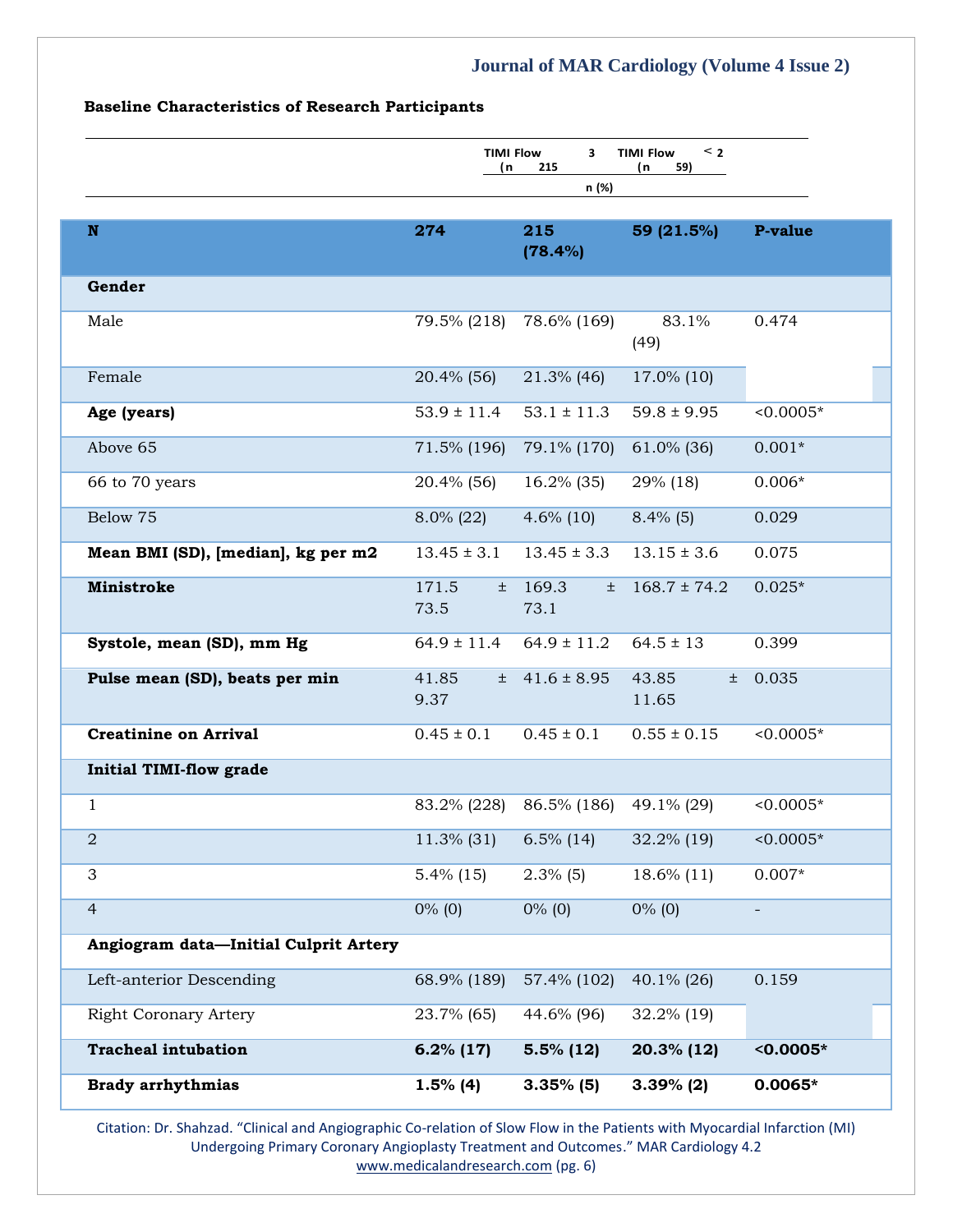| Past medical history (PMH)                                |                 |                |                 |             |
|-----------------------------------------------------------|-----------------|----------------|-----------------|-------------|
| Hypertension (HTN)                                        | 53.2% (146)     | 44.6% (96)     | 54.2% (32)      | 0.0545      |
| Ever smoked                                               | 36.8% (101)     | 37.2% (80)     | 16.9% (10)      | $0.0135*$   |
| Diabetes Mellitus                                         | 34.6% (96)      | 36.7% (79)     | 52.5% (31)      | $0.006*$    |
| Myocardial infarction (MI)                                | $2.9\%$ (8)     | $1.8\%$ (5)    | $3.3\%$ (2)     | $0.0095*$   |
| Heart failure                                             | 31.3% (86)      | 35.3% (76)     | 69.4% (41)      | $< 0.0005*$ |
| Peripheral vascular disease (PVD)                         | $1.0\%$ (3)     | $2.7\%$ (6)    | $3.3\%$ (2)     | 0.193       |
| PPCI                                                      | $10.5\%$ (29)   | $8.3\%$ (23)   | $6.7\%$ (4)     | 0.03        |
| fraction<br>Left<br>ventricular<br>ejection<br>LVEF $(%)$ | $21.3 \pm 4.9$  | $21.8 \pm 4.3$ | $19.5 \pm 3.6$  | $< 0.0005*$ |
| Initial activated clotting time, mean (SD)                | $5.8\%$ (16)    | $5.5\%$ (12)   | $6.5\%$ (14)    | 0.334       |
| Intra-aortic balloon pump (IAPB)                          | $1.5\%$ (8)     | $0.8\%$ (4)    | $6.7\%$ (6)     | $< 0.0005*$ |
| Saphenous vein graft (SVGs)                               | 45.6% (125)     | 41.3% (89)     | 23.7% (14)      | $0.00125*$  |
| Infarct-related artery                                    |                 |                |                 |             |
| Left main                                                 | $0.9\%$ (5)     | $0.8\%$ (4)    | $1.6\%$ (1)     | 0.2695      |
| Anterior interventricular branch                          | 52.1% (143)     | 40.0% (86)     | 37.2% (22)      | 0.2665      |
| Circumflex Artery                                         | 22.2% (61)      | 19.5% (42)     | $11.8\%$ (7)    | 0.2665      |
| Right coronary artery (RCA)                               | 33.6% (184)     | 34.6% (168)    | 27.1% (16)      | 0.185       |
| <b>Thrombus Grade (TG)</b>                                |                 |                |                 |             |
| Final thrombus                                            | 58.7% (321)     | 57.1% (277)    | $71.1\%$ (42)   | $0.185*$    |
| Final dissection                                          | 41.3% (226)     | 42.9% (208)    | 27.1% (16)      |             |
| Initial patency (TIMI flow $2/3$ )                        | $3.2 \pm 0.4$   | $3.2 \pm 0.4$  | $3.2 \pm 0.3$   | 0.416       |
| Initial<br>percent stenosis,<br>(SD)<br>mean<br>[median]  | $13.7 \pm 11.2$ | $13.5 \pm 10$  | $14.2 \pm 11.3$ | 0.15        |
| <b>In-hospital Problems</b>                               |                 |                |                 |             |
| No-reflow/Slow flow                                       | 22.6% (62)      | 18.1% (39)     | 42.3% (25)      | $< 0.0005*$ |
| Pulmonary edema                                           | $1.8\%$ (5)     | $1.8\%$ (4)    | $6.7\%$ (4)     | $< 0.0005*$ |
| Sustained Low BP                                          | $0.7\%$ (2)     | $0.9\%$ (2)    | $0\%$ (0)       | 0.236       |
| Gastrointestinal hemorrhage (GIB)                         | $1.4\%$ (4)     | $0.4\%$ (1)    | $1.69\%$ (1)    | 0.1935      |

Citation: Dr. Shahzad. "Clinical and Angiographic Co-relation of Slow Flow in the Patients with Myocardial Infarction (MI) Undergoing Primary Coronary Angioplasty Treatment and Outcomes." MAR Cardiology 4.2 [www.medicalandresearch.com](http://www.medicalandresearch.com/) (pg. 7)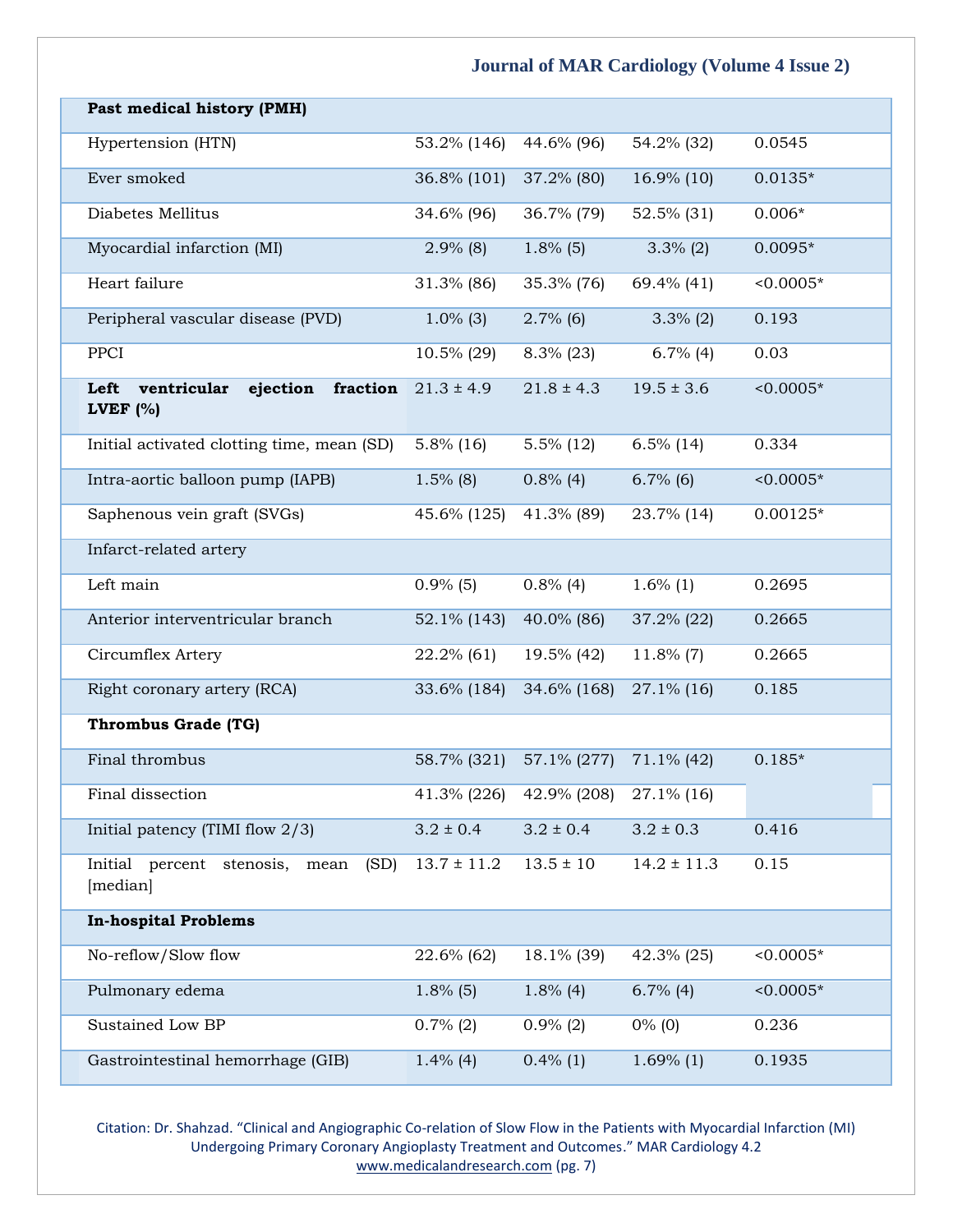|                               | <b>Journal of MAR Cardiology (Volume 4 Issue 2)</b> |             |              |           |
|-------------------------------|-----------------------------------------------------|-------------|--------------|-----------|
| Cardiopulmonary resuscitation | $1.8\%$ (5)                                         | $1.3\%$ (3) | $3.4\%$ (2)  | $0.0095*$ |
| Ventricular Septal Rupture    | $0.7\%$ (2)                                         | $0\%$ (0)   | $1.69\%$ (1) | $0.0025*$ |
| Need for dialysis             | $0.7\%$ (2)                                         | $0.9\%$ (2) | $5.0\%$ (3)  | $0.007*$  |
| Death                         | $2.2\%$ (6)                                         | $2.3\%$ (5) | $6.7\%$ (4)  | $0.0125*$ |
| Table 1                       |                                                     |             |              |           |

#### **Changed Odd-Proportions of Medical Aspects Related to the Possibility of Ultimate TIMI 2-Flow**

| <b>Factors</b>                           | Uni-variable                     |                | <b>Multivariable</b>     |         |
|------------------------------------------|----------------------------------|----------------|--------------------------|---------|
|                                          | OR [95% CI]                      | <b>P-value</b> | OR [95% CI]              | P-value |
| Initial TIMI $\geq 1$                    | $0.68$ [0.4 -1.16]               | 0.124          | $\overline{\phantom{0}}$ |         |
| Intubated (per hour delay in<br>arrival) | 1.75 [0.85 -3.64]                | $< 0.0005*$    | $0.63$ [0.25 -1.49]      | 0.2915  |
| Start of chest pain to<br>emergency room | 1.27 [0.59 - 2.73]               | $0.008*$       | 1.02 [0.45 -2.34]        | 0.0445  |
| <b>Diabetes</b>                          | $0.98$ [0.57-1.67]               | $0.0065*$      | $0.44$ [0.205 -0.94]     | 0.3705  |
| $LVEF \leq 50\%$                         | 1.57 [0.88 -2.81]<br>$m + 1 - p$ | $< 0.00105*$   | $0.92$ [0.44 -1.74]      | 0.049   |

Table 2

#### **Results**

Clinical as well as angiographic features of affected individuals with and without ultimate TIMI <2 flow (Table 1). From the 274 affected people with STEMI suffering from Myocardial infarction (MI) during the research study, 9.1% (25) experienced partial reperfusion right after Primary Percutaneous Coronary Intervention (PPCI). The total afflicted individuals with TIMI-2, 1, and 3 flow were 83.2% (228) patients, 11.3% (31) affected people, as well as 5.4% (15) individuals, correspondingly. When comparing the past research studies with TIMI-3 flow, people who have partial reperfusion were more likely to be = 70 years or more aged, a person who has diabetes, hypertensive, or with any type of health-related history of earlier heart-related illnesses by-pass surgical procedure, yet much less predisposed to get used to smoke. There was a considerable postponement in the period to demonstration towards the ER after symptom assault in the group experiencing partial reperfusion.

Citation: Dr. Shahzad. "Clinical and Angiographic Co-relation of Slow Flow in the Patients with Myocardial Infarction (MI) Undergoing Primary Coronary Angioplasty Treatment and Outcomes." MAR Cardiology 4.2 [www.medicalandresearch.com](http://www.medicalandresearch.com/) (pg. 8)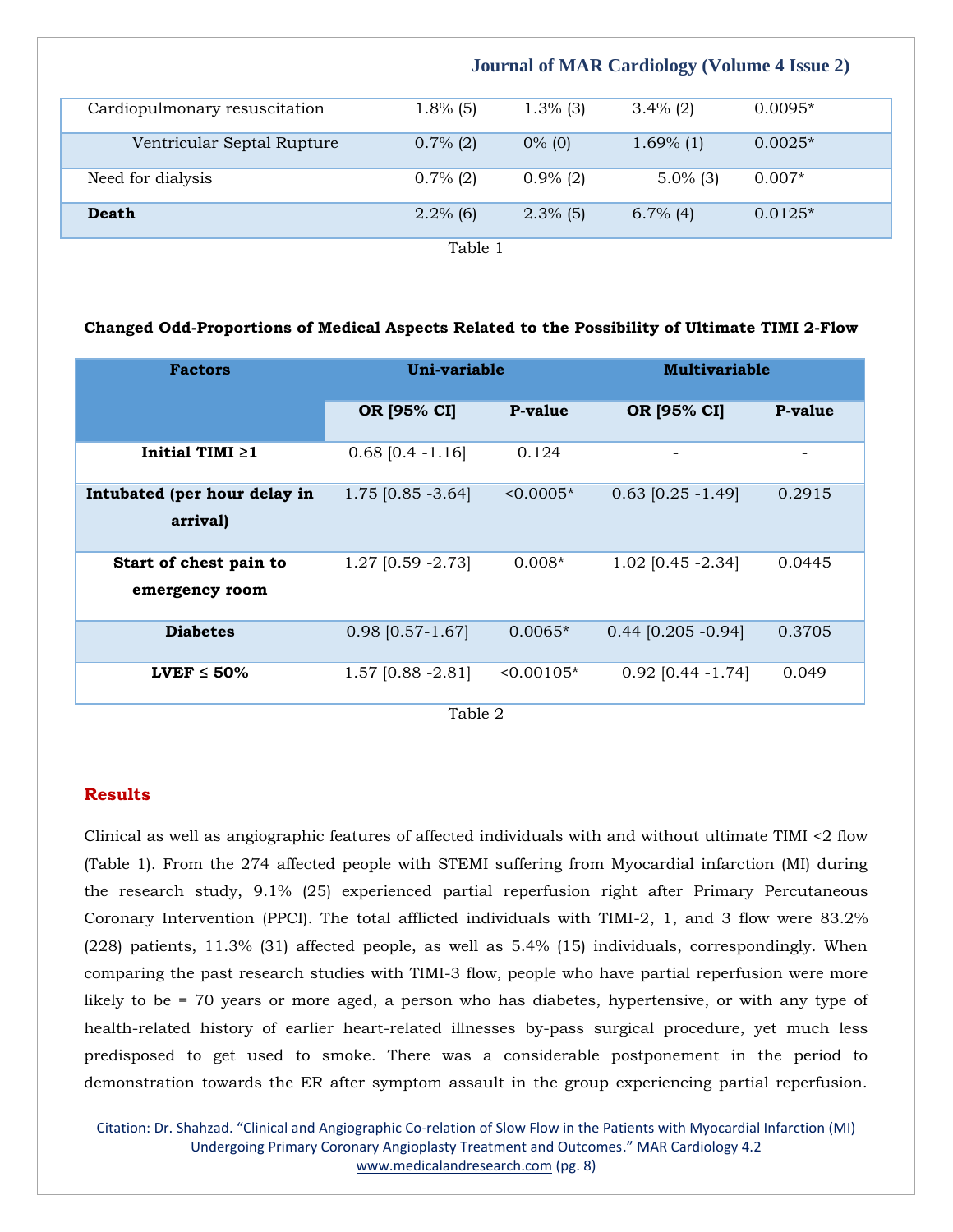Moreover, presentation with undesirable hemodynamics, including pulse rate 100 beats per minute (BPM), blood pressure levels Hundred mmHg, as well as two, were a lot more common in individuals with partial reperfusion. Angiographic characteristics at the same time differed among the groups. For that reason, afflicted individuals having partial reperfusion were much more susceptible to have primary TIMI flow-1, much higher preliminary proportion stenosis in arteries, left-anterior climbing down from cardio-arterial, and left ventricular ejection fraction (LVEF) less than 50 percent. Pharmacologic vasodilators (nitroglycerin, adenosine, verapamil and nitroprusside) had been employed in all affected individuals with short-term or ultimate partial reperfusion. At the same time, coils of heart vessels had been chosen more infrequently in individuals with partial reperfusion.

#### **Limitations of the Study**

Issues in the cardiac catheterization research laboratory in a medical Centre affected individuals with and without final gradual antegrade flow. Affected people with TIMI  $\leq$  2 had been very likely to have observed a negative event in the whole process. For that reason, the existence of continuous low blood pressure, requirement for Cardiopulmonary resuscitation (CPR), and the fatality rate were expected in this population group throughout Myocardial infarction (MI). These kinds of elevated problems in the catheterization laboratory had been demonstrated in the high rates of all undesirable events seen in the course of stay at the hospital in individuals with partial reperfusion, resulting in a long time of stay in these patients. However, the sample size in the research study was small. And this research project has been conducted on a small number of people.

#### **Discussion**

#### **Conclusions of the research study**

Lack of success to accomplish normal flow is progressively acknowledged as PPCI has become an extensively common mode of reperfusion for affected individuals with ST-segment elevation myocardial infarction (STEMI) at several centers. The breakthrough of contrast echo has permitted medical professionals to concentrate not just on epicardial coronary flow but additionally on microvascular perfusion. The analysis has provided an important understanding of the occurrence, medical/clinical correlates, risks, and 1 year and in-hospital results of final TIMI  $\leq$  2-flow within a large cohort of STEMI sufferers experiencing PPCI. The occurrence of TIMI  $\leq$  2-flow isn't unimportant; that develops in one of 14 people experiencing PPCI. Even though the likelihood of TIMI  $\leq$  2 flow in this research study is less than that noticed in research studies that made use of contrast echo together with a coronary angiogram, it measures up positively with that observed in most large scale clinical trials evaluating the efficacy of PPCI with thrombolysis or even those researching primary angioplasty along with primary stenting (1-4, 7-12).

Citation: Dr. Shahzad. "Clinical and Angiographic Co-relation of Slow Flow in the Patients with Myocardial Infarction (MI) Undergoing Primary Coronary Angioplasty Treatment and Outcomes." MAR Cardiology 4.2 [www.medicalandresearch.com](http://www.medicalandresearch.com/) (pg. 9)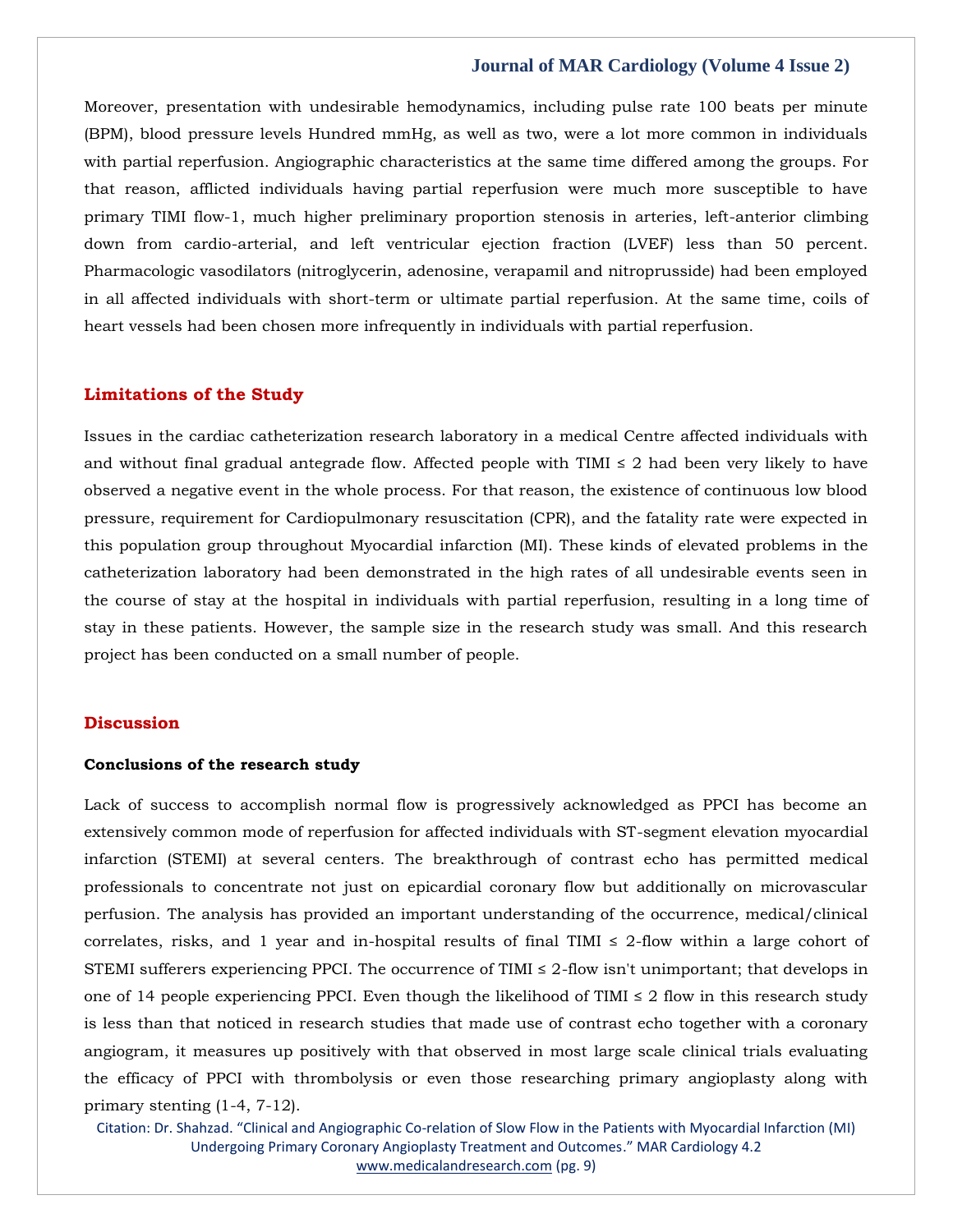Moreover, the research study discovered that the existence of TIMI  $\leq$  2 flow isn't a harmless event: it is linked to an elevated likelihood of problems not just in the cardiovascular-cath research laboratory as well as in-hospital but also in the long term follow-up. Unlike sufferers cured with thrombolytic therapy, exactly where rescue angioplasty in specified individuals who neglect thrombolysis might have a chance to better outcomes, there aren't any well-proven ways to enhance final TIMI  $\leq 2$  flow right after PPCI. Consequently, the fatality rate in individuals with TIMI 1, 2, and 3 flow in severe myocardial infarction (MI) patients cured with PPCI patients is substantially more than that noticed in individuals with identical TIMI flow levels after thrombolysis. Unsurprisingly, as a result of more problems in sufferers with TIMI  $\leq 2$  flow, the duration of stay and source usage may also be enhanced within these groups of affected individuals. Therefore, the study's research findings emphasize the significance of stopping the growth and development of TIMI  $\leq$  2 flow because of the exceptional process to better results and reduce resource usage in sufferers experiencing PPCI, as once slow flow or no-reflow occurs, the effects are comparatively disappointing.

#### **Recommendations**

It's visible from previous research and from the results of our study that partial reperfusion ends in bad in-hospital as well as 1-year results. For that reason, hard work should be made to attain not merely the best possible decline in stenosis of epicardial coronary heart arteries but also microvascular flow. The components found being linked to partial reperfusion during the research, just more time to Emergency room test can be changed with raised community knowledge of the indications and warning signs of heart attack as well as the value of searching for immediate medical treatment as soon as they occur. Furthermore, modern pre-emptive techniques proven to reduce the likelihood of ultimate partial reperfusion could be essential adjuncts to PPCI and should be applied in serious patients. Most of these methods include the use of distal safety systems, balloon percutaneous transluminal coronary angioplasty, as well as endovascular treatment having angiojet, with the help of adjuvant therapies like nitro-glycerine, nitroprusside, veralan, nicorandil, and intra-coronary adenosine.

Citation: Dr. Shahzad. "Clinical and Angiographic Co-relation of Slow Flow in the Patients with Myocardial Infarction (MI) Additionally, the downfall of infarct size better routine maintenance of stenosis, together with protection against dissection, may all help attain common flow after primary nitroprusside. Most of these techniques should be used in patients with ST-Elevation Myocardial Infarction suffering from primary nitroprusside, especially those having dangers for establishing TIMI = 2 flow as regarded in the study. Much more scientific studies are required to prove when the procedure for affected individuals experiencing primary nitroprusside might decrease the post-procedural sub-optimal pulse rate. The particular system using that final TIMI = 2 flow in patients having Cardiovascular related issues results in destructive consequences isn't yet identified. But an instantaneous causal connection could be attainable; this cannot be deduced through the research as a result of the retrospective

Undergoing Primary Coronary Angioplasty Treatment and Outcomes." MAR Cardiology 4.2 [www.medicalandresearch.com](http://www.medicalandresearch.com/) (pg. 10)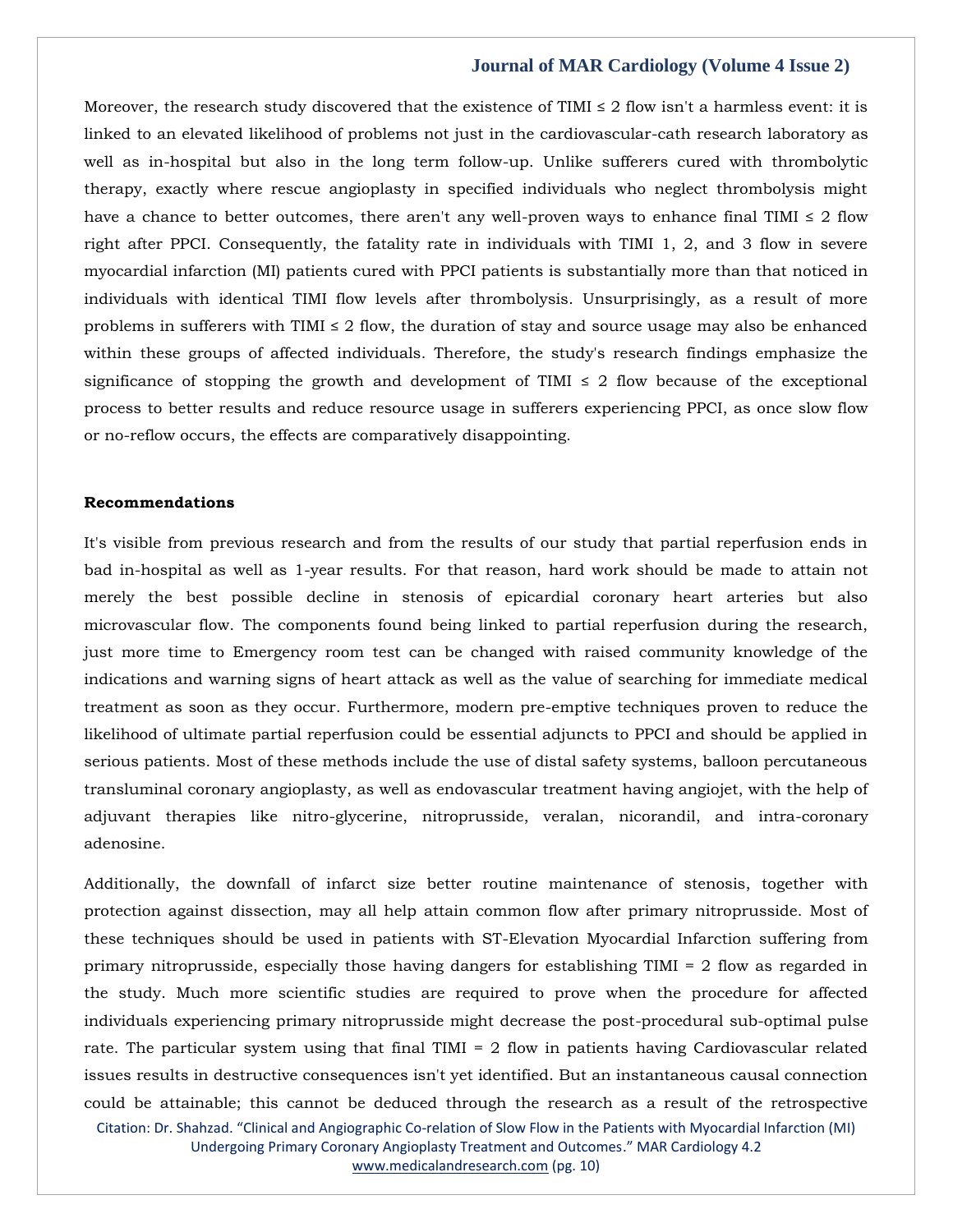nature of the examination. Simultaneously, the clustering of partial reperfusion in greater risk individuals (ageing, diabetes mellitus, and postponement to the Emergency room, signifies the chance that partial reperfusion may be a surrogate endpoint of the greater risk person, explaining the limited diagnosis of such patients. Future scientific studies are needed to cope with all of these complications.

#### **Conclusions**

The study implies that partial reperfusion infrequently occurs in patients with STEMI dealing with cardiovascular disease. It is linked to the higher likelihood of undesirable events in the coronary angiography laboratory and the hospital. Furthermore, the research identified advanced angiographic factors associated with the probability of partial reperfusion after Myocardial infarction (MI). Being familiar with all these elements may help medical professionals understand the high-risk subgroup that may be centered on maintenance techniques before and all through treatment to reduce the probability of partial reperfusion after the cerebrovascular accident and ultimately reduce the undesirable events that always wreak havoc on this cohort.

#### **References**

1[.Antoniucci, D., Santoro, G.M., Bolognese, L., Valenti, R., Trapani, M. and Fazzini, P.F., 1998. A](https://www.google.com/search?q=A+clinical+trial+comparing+primary+stenting+of+the+infarct-related+artery+with+optimal+primary+angioplasty+for+acute+myocardial+infarction%3A+results+from+the+Florence+Randomized+Elective+Stenting+in+Acute+Coronary+Occlusions+%28FRESCO%29+trial&sxsrf=AOaemvIAUekxpN1D8vCxxbNRovtt8kaQSQ%3A1643263968376&ei=4DfyYeOgFr6_3LUPlOediAQ&ved=0ahUKEwjjkO2oo9H1AhW-H7cAHZRzB0EQ4dUDCA4&uact=5&oq=A+clinical+trial+comparing+primary+stenting+of+the+infarct-related+artery+with+optimal+primary+angioplasty+for+acute+myocardial+infarction%3A+results+from+the+Florence+Randomized+Elective+Stenting+in+Acute+Coronary+Occlusions+%28FRESCO%29+trial&gs_lcp=Cgdnd3Mtd2l6EAMyBwgjEOoCECcyBwgjEOoCECcyBwgjEOoCECcyBwgjEOoCECcyBwgjEOoCECcyBwgjEOoCECcyBwgjEOoCECcyBwgjEOoCECcyBwgjEOoCECcyBwgjEOoCECdKBAhBGABKBAhGGABQ7gVY7gVgsAhoAXAAeACAAQCIAQCSAQCYAQCgAQGgAQKwAQrAAQE&sclient=gws-wiz)  clinical trial comparing [primary stenting of the infarct-related artery with optimal primary angioplasty](https://www.google.com/search?q=A+clinical+trial+comparing+primary+stenting+of+the+infarct-related+artery+with+optimal+primary+angioplasty+for+acute+myocardial+infarction%3A+results+from+the+Florence+Randomized+Elective+Stenting+in+Acute+Coronary+Occlusions+%28FRESCO%29+trial&sxsrf=AOaemvIAUekxpN1D8vCxxbNRovtt8kaQSQ%3A1643263968376&ei=4DfyYeOgFr6_3LUPlOediAQ&ved=0ahUKEwjjkO2oo9H1AhW-H7cAHZRzB0EQ4dUDCA4&uact=5&oq=A+clinical+trial+comparing+primary+stenting+of+the+infarct-related+artery+with+optimal+primary+angioplasty+for+acute+myocardial+infarction%3A+results+from+the+Florence+Randomized+Elective+Stenting+in+Acute+Coronary+Occlusions+%28FRESCO%29+trial&gs_lcp=Cgdnd3Mtd2l6EAMyBwgjEOoCECcyBwgjEOoCECcyBwgjEOoCECcyBwgjEOoCECcyBwgjEOoCECcyBwgjEOoCECcyBwgjEOoCECcyBwgjEOoCECcyBwgjEOoCECcyBwgjEOoCECdKBAhBGABKBAhGGABQ7gVY7gVgsAhoAXAAeACAAQCIAQCSAQCYAQCgAQGgAQKwAQrAAQE&sclient=gws-wiz)  [for acute myocardial infarction: results from the Florence Randomized Elective Stenting in Acute](https://www.google.com/search?q=A+clinical+trial+comparing+primary+stenting+of+the+infarct-related+artery+with+optimal+primary+angioplasty+for+acute+myocardial+infarction%3A+results+from+the+Florence+Randomized+Elective+Stenting+in+Acute+Coronary+Occlusions+%28FRESCO%29+trial&sxsrf=AOaemvIAUekxpN1D8vCxxbNRovtt8kaQSQ%3A1643263968376&ei=4DfyYeOgFr6_3LUPlOediAQ&ved=0ahUKEwjjkO2oo9H1AhW-H7cAHZRzB0EQ4dUDCA4&uact=5&oq=A+clinical+trial+comparing+primary+stenting+of+the+infarct-related+artery+with+optimal+primary+angioplasty+for+acute+myocardial+infarction%3A+results+from+the+Florence+Randomized+Elective+Stenting+in+Acute+Coronary+Occlusions+%28FRESCO%29+trial&gs_lcp=Cgdnd3Mtd2l6EAMyBwgjEOoCECcyBwgjEOoCECcyBwgjEOoCECcyBwgjEOoCECcyBwgjEOoCECcyBwgjEOoCECcyBwgjEOoCECcyBwgjEOoCECcyBwgjEOoCECcyBwgjEOoCECdKBAhBGABKBAhGGABQ7gVY7gVgsAhoAXAAeACAAQCIAQCSAQCYAQCgAQGgAQKwAQrAAQE&sclient=gws-wiz)  [Coronary Occlusions \(FRESCO\) trial. Journal of the American College of Cardiology, 31\(6\), pp.1234-](https://www.google.com/search?q=A+clinical+trial+comparing+primary+stenting+of+the+infarct-related+artery+with+optimal+primary+angioplasty+for+acute+myocardial+infarction%3A+results+from+the+Florence+Randomized+Elective+Stenting+in+Acute+Coronary+Occlusions+%28FRESCO%29+trial&sxsrf=AOaemvIAUekxpN1D8vCxxbNRovtt8kaQSQ%3A1643263968376&ei=4DfyYeOgFr6_3LUPlOediAQ&ved=0ahUKEwjjkO2oo9H1AhW-H7cAHZRzB0EQ4dUDCA4&uact=5&oq=A+clinical+trial+comparing+primary+stenting+of+the+infarct-related+artery+with+optimal+primary+angioplasty+for+acute+myocardial+infarction%3A+results+from+the+Florence+Randomized+Elective+Stenting+in+Acute+Coronary+Occlusions+%28FRESCO%29+trial&gs_lcp=Cgdnd3Mtd2l6EAMyBwgjEOoCECcyBwgjEOoCECcyBwgjEOoCECcyBwgjEOoCECcyBwgjEOoCECcyBwgjEOoCECcyBwgjEOoCECcyBwgjEOoCECcyBwgjEOoCECcyBwgjEOoCECdKBAhBGABKBAhGGABQ7gVY7gVgsAhoAXAAeACAAQCIAQCSAQCYAQCgAQGgAQKwAQrAAQE&sclient=gws-wiz) [1239.](https://www.google.com/search?q=A+clinical+trial+comparing+primary+stenting+of+the+infarct-related+artery+with+optimal+primary+angioplasty+for+acute+myocardial+infarction%3A+results+from+the+Florence+Randomized+Elective+Stenting+in+Acute+Coronary+Occlusions+%28FRESCO%29+trial&sxsrf=AOaemvIAUekxpN1D8vCxxbNRovtt8kaQSQ%3A1643263968376&ei=4DfyYeOgFr6_3LUPlOediAQ&ved=0ahUKEwjjkO2oo9H1AhW-H7cAHZRzB0EQ4dUDCA4&uact=5&oq=A+clinical+trial+comparing+primary+stenting+of+the+infarct-related+artery+with+optimal+primary+angioplasty+for+acute+myocardial+infarction%3A+results+from+the+Florence+Randomized+Elective+Stenting+in+Acute+Coronary+Occlusions+%28FRESCO%29+trial&gs_lcp=Cgdnd3Mtd2l6EAMyBwgjEOoCECcyBwgjEOoCECcyBwgjEOoCECcyBwgjEOoCECcyBwgjEOoCECcyBwgjEOoCECcyBwgjEOoCECcyBwgjEOoCECcyBwgjEOoCECcyBwgjEOoCECdKBAhBGABKBAhGGABQ7gVY7gVgsAhoAXAAeACAAQCIAQCSAQCYAQCgAQGgAQKwAQrAAQE&sclient=gws-wiz)

2[.Beckman, J.A., Creager, M.A. and Libby, P., 2002. Diabetes and atherosclerosis: epidemiology,](https://www.google.com/search?q=Diabetes+and+atherosclerosis%3A+epidemiology%2C+pathophysiology%2C+and+management&sxsrf=AOaemvL96N1-6oKjtA5KP0Up4ft9hOjOLg%3A1643272639335&ei=v1nyYdrxE8WO4-EP7e-jgA4&ved=0ahUKEwiazb7Pw9H1AhVFxzgGHe33COAQ4dUDCA4&uact=5&oq=Diabetes+and+atherosclerosis%3A+epidemiology%2C+pathophysiology%2C+and+management&gs_lcp=Cgdnd3Mtd2l6EAMyBQgAEIAEOgcIIxDqAhAnSgQIQRgASgQIRhgAUNwFWNwFYI8IaAFwAHgAgAGSAogBkgKSAQMyLTGYAQCgAQGgAQKwAQrAAQE&sclient=gws-wiz)  [pathophysiology, and management. Jama, 287\(19\), pp.2570-2581.](https://www.google.com/search?q=Diabetes+and+atherosclerosis%3A+epidemiology%2C+pathophysiology%2C+and+management&sxsrf=AOaemvL96N1-6oKjtA5KP0Up4ft9hOjOLg%3A1643272639335&ei=v1nyYdrxE8WO4-EP7e-jgA4&ved=0ahUKEwiazb7Pw9H1AhVFxzgGHe33COAQ4dUDCA4&uact=5&oq=Diabetes+and+atherosclerosis%3A+epidemiology%2C+pathophysiology%2C+and+management&gs_lcp=Cgdnd3Mtd2l6EAMyBQgAEIAEOgcIIxDqAhAnSgQIQRgASgQIRhgAUNwFWNwFYI8IaAFwAHgAgAGSAogBkgKSAQMyLTGYAQCgAQGgAQKwAQrAAQE&sclient=gws-wiz)

3[.Brener, S.J., Barr, L.A., Burchenal, J.E.B., Katz, S., George, B.S., Jones, A.A., Cohen, E.D., Gainey,](https://www.google.com/search?q=Randomized%2C+placebo-controlled+trial+of+platelet+glycoprotein+IIb%2FIIIa+blockade+with+primary+angioplasty+for+acute+myocardial+infarction&sxsrf=AOaemvJAr1DWb3m_ED2D6A5MMalMpKaOAA%3A1643272656803&ei=0FnyYcW8MPnG4-EP8ZuKkAc&ved=0ahUKEwjF5OjXw9H1AhV54zgGHfGNAnIQ4dUDCA4&uact=5&oq=Randomized%2C+placebo-controlled+trial+of+platelet+glycoprotein+IIb%2FIIIa+blockade+with+primary+angioplasty+for+acute+myocardial+infarction&gs_lcp=Cgdnd3Mtd2l6EAMyBwgjEOoCECcyBwgjEOoCECcyBwgjEOoCECcyBwgjEOoCECcyBwgjEOoCECcyBwgjEOoCECcyBwgjEOoCECcyBwgjEOoCECcyBwgjEOoCECcyBwgjEOoCECdKBAhBGABKBAhGGABQ4QRY4QRg8gZoAXACeACAAQCIAQCSAQCYAQCgAQGgAQKwAQrAAQE&sclient=gws-wiz)  [P.C., White, H.J., Cheek, H.B. and Moses, J.W., 1998. Randomized,](https://www.google.com/search?q=Randomized%2C+placebo-controlled+trial+of+platelet+glycoprotein+IIb%2FIIIa+blockade+with+primary+angioplasty+for+acute+myocardial+infarction&sxsrf=AOaemvJAr1DWb3m_ED2D6A5MMalMpKaOAA%3A1643272656803&ei=0FnyYcW8MPnG4-EP8ZuKkAc&ved=0ahUKEwjF5OjXw9H1AhV54zgGHfGNAnIQ4dUDCA4&uact=5&oq=Randomized%2C+placebo-controlled+trial+of+platelet+glycoprotein+IIb%2FIIIa+blockade+with+primary+angioplasty+for+acute+myocardial+infarction&gs_lcp=Cgdnd3Mtd2l6EAMyBwgjEOoCECcyBwgjEOoCECcyBwgjEOoCECcyBwgjEOoCECcyBwgjEOoCECcyBwgjEOoCECcyBwgjEOoCECcyBwgjEOoCECcyBwgjEOoCECcyBwgjEOoCECdKBAhBGABKBAhGGABQ4QRY4QRg8gZoAXACeACAAQCIAQCSAQCYAQCgAQGgAQKwAQrAAQE&sclient=gws-wiz) placebo-controlled trial of platelet [glycoprotein IIb/IIIa blockade with primary angioplasty for acute myocardial infarction. Circulation,](https://www.google.com/search?q=Randomized%2C+placebo-controlled+trial+of+platelet+glycoprotein+IIb%2FIIIa+blockade+with+primary+angioplasty+for+acute+myocardial+infarction&sxsrf=AOaemvJAr1DWb3m_ED2D6A5MMalMpKaOAA%3A1643272656803&ei=0FnyYcW8MPnG4-EP8ZuKkAc&ved=0ahUKEwjF5OjXw9H1AhV54zgGHfGNAnIQ4dUDCA4&uact=5&oq=Randomized%2C+placebo-controlled+trial+of+platelet+glycoprotein+IIb%2FIIIa+blockade+with+primary+angioplasty+for+acute+myocardial+infarction&gs_lcp=Cgdnd3Mtd2l6EAMyBwgjEOoCECcyBwgjEOoCECcyBwgjEOoCECcyBwgjEOoCECcyBwgjEOoCECcyBwgjEOoCECcyBwgjEOoCECcyBwgjEOoCECcyBwgjEOoCECcyBwgjEOoCECdKBAhBGABKBAhGGABQ4QRY4QRg8gZoAXACeACAAQCIAQCSAQCYAQCgAQGgAQKwAQrAAQE&sclient=gws-wiz)  [98\(8\), pp.734-741.](https://www.google.com/search?q=Randomized%2C+placebo-controlled+trial+of+platelet+glycoprotein+IIb%2FIIIa+blockade+with+primary+angioplasty+for+acute+myocardial+infarction&sxsrf=AOaemvJAr1DWb3m_ED2D6A5MMalMpKaOAA%3A1643272656803&ei=0FnyYcW8MPnG4-EP8ZuKkAc&ved=0ahUKEwjF5OjXw9H1AhV54zgGHfGNAnIQ4dUDCA4&uact=5&oq=Randomized%2C+placebo-controlled+trial+of+platelet+glycoprotein+IIb%2FIIIa+blockade+with+primary+angioplasty+for+acute+myocardial+infarction&gs_lcp=Cgdnd3Mtd2l6EAMyBwgjEOoCECcyBwgjEOoCECcyBwgjEOoCECcyBwgjEOoCECcyBwgjEOoCECcyBwgjEOoCECcyBwgjEOoCECcyBwgjEOoCECcyBwgjEOoCECcyBwgjEOoCECdKBAhBGABKBAhGGABQ4QRY4QRg8gZoAXACeACAAQCIAQCSAQCYAQCgAQGgAQKwAQrAAQE&sclient=gws-wiz)

4[.Egaas, S., 1997. A clinical trial comparing primary coronary angioplasty with tissue plasminogen](https://www.google.com/search?q=A+clinical+trial+comparing+primary+coronary+angioplasty+with+tissue+plasminogen+activator+for+acute+myocardial+infarction%3A+The+Global+Use+of+Strategies+to+Open+Occluded+Coronary+Arteries+in+Acute+Coronary+Syndromes+%28GUSTO+IIb%29+Angioplasty+Substudy+Investigators&sxsrf=AOaemvKTOmb1ZydzS0CjSYOTcqhEhaIvdw%3A1643272678911&ei=5lnyYbyWN9Ca4-EPoeyLmAc&ved=0ahUKEwi8oa7iw9H1AhVQzTgGHSH2AnMQ4dUDCA4&uact=5&oq=A+clinical+trial+comparing+primary+coronary+angioplasty+with+tissue+plasminogen+activator+for+acute+myocardial+infarction%3A+The+Global+Use+of+Strategies+to+Open+Occluded+Coronary+Arteries+in+Acute+Coronary+Syndromes+%28GUSTO+IIb%29+Angioplasty+Substudy+Investigators&gs_lcp=Cgdnd3Mtd2l6EAMyBwgjEOoCECcyBwgjEOoCECcyBwgjEOoCECcyBwgjEOoCECcyBwgjEOoCECcyBwgjEOoCECcyBwgjEOoCECcyBwgjEOoCECcyBwgjEOoCECcyBwgjEOoCECdKBAhBGABKBAhGGABQjwVYjwVgjAdoAXAAeACAAQCIAQCSAQCYAQCgAQGgAQKwAQrAAQE&sclient=gws-wiz)  [activator for acute myocardial infarction: The Global Use of Strategies to Open Occluded Coronary](https://www.google.com/search?q=A+clinical+trial+comparing+primary+coronary+angioplasty+with+tissue+plasminogen+activator+for+acute+myocardial+infarction%3A+The+Global+Use+of+Strategies+to+Open+Occluded+Coronary+Arteries+in+Acute+Coronary+Syndromes+%28GUSTO+IIb%29+Angioplasty+Substudy+Investigators&sxsrf=AOaemvKTOmb1ZydzS0CjSYOTcqhEhaIvdw%3A1643272678911&ei=5lnyYbyWN9Ca4-EPoeyLmAc&ved=0ahUKEwi8oa7iw9H1AhVQzTgGHSH2AnMQ4dUDCA4&uact=5&oq=A+clinical+trial+comparing+primary+coronary+angioplasty+with+tissue+plasminogen+activator+for+acute+myocardial+infarction%3A+The+Global+Use+of+Strategies+to+Open+Occluded+Coronary+Arteries+in+Acute+Coronary+Syndromes+%28GUSTO+IIb%29+Angioplasty+Substudy+Investigators&gs_lcp=Cgdnd3Mtd2l6EAMyBwgjEOoCECcyBwgjEOoCECcyBwgjEOoCECcyBwgjEOoCECcyBwgjEOoCECcyBwgjEOoCECcyBwgjEOoCECcyBwgjEOoCECcyBwgjEOoCECcyBwgjEOoCECdKBAhBGABKBAhGGABQjwVYjwVgjAdoAXAAeACAAQCIAQCSAQCYAQCgAQGgAQKwAQrAAQE&sclient=gws-wiz)  [Arteries in Acute Coronary Syndromes \(GUSTO IIb\) Angioplasty Substudy Investigators. N Engl J Med.](https://www.google.com/search?q=A+clinical+trial+comparing+primary+coronary+angioplasty+with+tissue+plasminogen+activator+for+acute+myocardial+infarction%3A+The+Global+Use+of+Strategies+to+Open+Occluded+Coronary+Arteries+in+Acute+Coronary+Syndromes+%28GUSTO+IIb%29+Angioplasty+Substudy+Investigators&sxsrf=AOaemvKTOmb1ZydzS0CjSYOTcqhEhaIvdw%3A1643272678911&ei=5lnyYbyWN9Ca4-EPoeyLmAc&ved=0ahUKEwi8oa7iw9H1AhVQzTgGHSH2AnMQ4dUDCA4&uact=5&oq=A+clinical+trial+comparing+primary+coronary+angioplasty+with+tissue+plasminogen+activator+for+acute+myocardial+infarction%3A+The+Global+Use+of+Strategies+to+Open+Occluded+Coronary+Arteries+in+Acute+Coronary+Syndromes+%28GUSTO+IIb%29+Angioplasty+Substudy+Investigators&gs_lcp=Cgdnd3Mtd2l6EAMyBwgjEOoCECcyBwgjEOoCECcyBwgjEOoCECcyBwgjEOoCECcyBwgjEOoCECcyBwgjEOoCECcyBwgjEOoCECcyBwgjEOoCECcyBwgjEOoCECcyBwgjEOoCECdKBAhBGABKBAhGGABQjwVYjwVgjAdoAXAAeACAAQCIAQCSAQCYAQCgAQGgAQKwAQrAAQE&sclient=gws-wiz)  1997; 336: 1621–[1628. The Journal of Emergency Medicine, 15\(6\), p.901.](https://www.google.com/search?q=A+clinical+trial+comparing+primary+coronary+angioplasty+with+tissue+plasminogen+activator+for+acute+myocardial+infarction%3A+The+Global+Use+of+Strategies+to+Open+Occluded+Coronary+Arteries+in+Acute+Coronary+Syndromes+%28GUSTO+IIb%29+Angioplasty+Substudy+Investigators&sxsrf=AOaemvKTOmb1ZydzS0CjSYOTcqhEhaIvdw%3A1643272678911&ei=5lnyYbyWN9Ca4-EPoeyLmAc&ved=0ahUKEwi8oa7iw9H1AhVQzTgGHSH2AnMQ4dUDCA4&uact=5&oq=A+clinical+trial+comparing+primary+coronary+angioplasty+with+tissue+plasminogen+activator+for+acute+myocardial+infarction%3A+The+Global+Use+of+Strategies+to+Open+Occluded+Coronary+Arteries+in+Acute+Coronary+Syndromes+%28GUSTO+IIb%29+Angioplasty+Substudy+Investigators&gs_lcp=Cgdnd3Mtd2l6EAMyBwgjEOoCECcyBwgjEOoCECcyBwgjEOoCECcyBwgjEOoCECcyBwgjEOoCECcyBwgjEOoCECcyBwgjEOoCECcyBwgjEOoCECcyBwgjEOoCECcyBwgjEOoCECdKBAhBGABKBAhGGABQjwVYjwVgjAdoAXAAeACAAQCIAQCSAQCYAQCgAQGgAQKwAQrAAQE&sclient=gws-wiz)

Citation: Dr. Shahzad. "Clinical and Angiographic Co-relation of Slow Flow in the Patients with Myocardial Infarction (MI) Undergoing Primary Coronary Angioplasty Treatment and Outcomes." MAR Cardiology 4.2 5[.Gibbons, R.J., Holmes, D.R., Reeder, G.S., Bailey, K.R., Hopfenspirger, M.R. and Gersh, B.J., 1993.](https://www.google.com/search?q=Immediate+angioplasty+compared+with+the+administration+of+a+thrombolytic+agent+followed+by+conservative+treatment+for+myocardial+infarction&sxsrf=AOaemvJW6ehTqCKoEA3n3CMqir_3GMG18g%3A1643272696600&ei=-FnyYffzI73E4-EPl-a60AM&ved=0ahUKEwj3z-Xqw9H1AhU94jgGHRezDjoQ4dUDCA4&uact=5&oq=Immediate+angioplasty+compared+with+the+administration+of+a+thrombolytic+agent+followed+by+conservative+treatment+for+myocardial+infarction&gs_lcp=Cgdnd3Mtd2l6EAMyBwgjEOoCECcyBwgjEOoCECcyBwgjEOoCECcyBwgjEOoCECcyBwgjEOoCECcyBwgjEOoCECcyBwgjEOoCECcyBwgjEOoCECcyBwgjEOoCECcyBwgjEOoCECdKBAhBGABKBAhGGABQzwVYzwVg7wdoAXAAeACAAQCIAQCSAQCYAQCgAQGgAQKwAQrAAQE&sclient=gws-wiz)  [Immediate angioplasty compared with the administration of a thrombolytic agent followed by](https://www.google.com/search?q=Immediate+angioplasty+compared+with+the+administration+of+a+thrombolytic+agent+followed+by+conservative+treatment+for+myocardial+infarction&sxsrf=AOaemvJW6ehTqCKoEA3n3CMqir_3GMG18g%3A1643272696600&ei=-FnyYffzI73E4-EPl-a60AM&ved=0ahUKEwj3z-Xqw9H1AhU94jgGHRezDjoQ4dUDCA4&uact=5&oq=Immediate+angioplasty+compared+with+the+administration+of+a+thrombolytic+agent+followed+by+conservative+treatment+for+myocardial+infarction&gs_lcp=Cgdnd3Mtd2l6EAMyBwgjEOoCECcyBwgjEOoCECcyBwgjEOoCECcyBwgjEOoCECcyBwgjEOoCECcyBwgjEOoCECcyBwgjEOoCECcyBwgjEOoCECcyBwgjEOoCECcyBwgjEOoCECdKBAhBGABKBAhGGABQzwVYzwVg7wdoAXAAeACAAQCIAQCSAQCYAQCgAQGgAQKwAQrAAQE&sclient=gws-wiz) 

[www.medicalandresearch.com](http://www.medicalandresearch.com/) (pg. 11)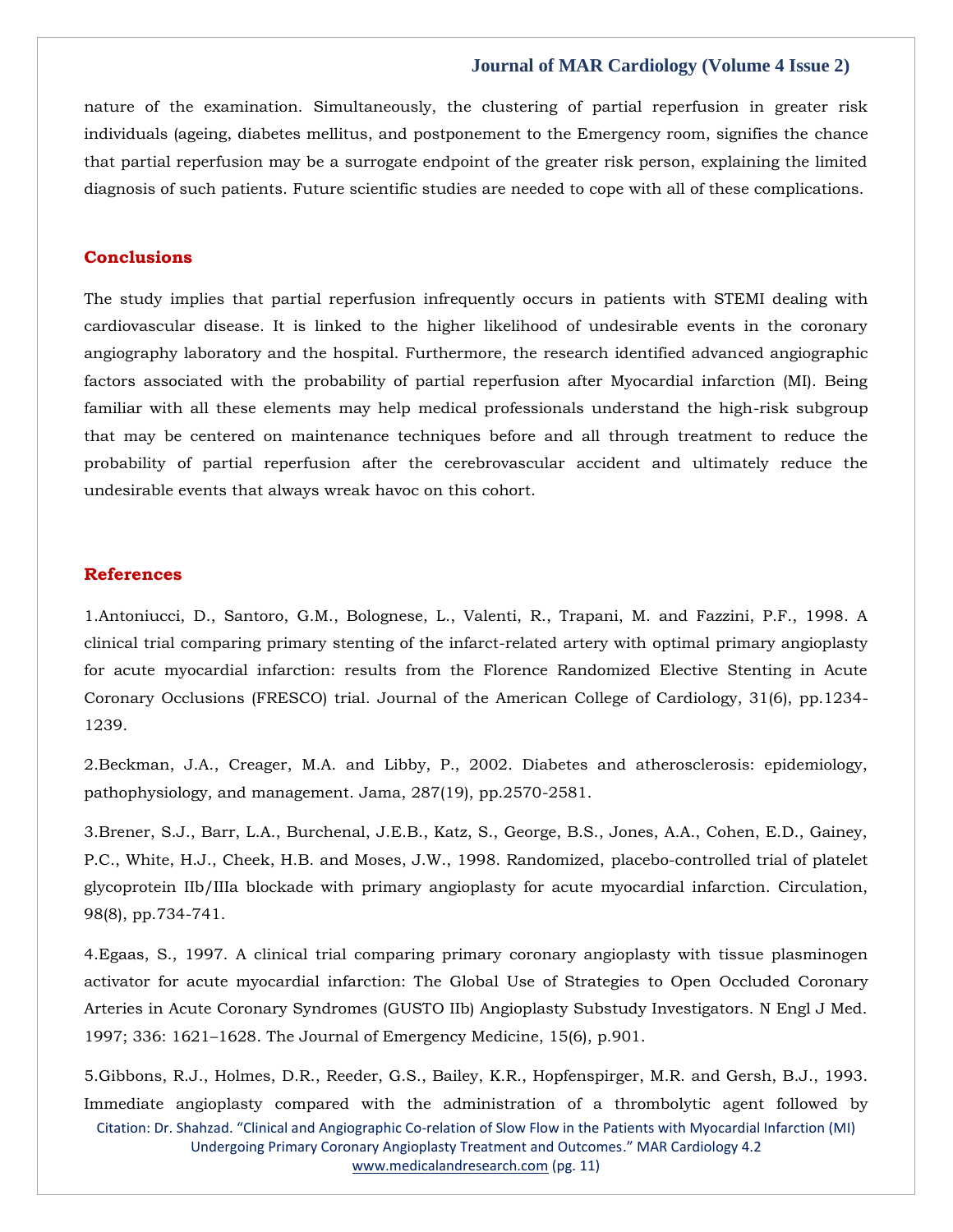[conservative treatment for myocardial infarction. New England Journal of Medicine, 328\(10\), pp.685-](https://www.google.com/search?q=Immediate+angioplasty+compared+with+the+administration+of+a+thrombolytic+agent+followed+by+conservative+treatment+for+myocardial+infarction&sxsrf=AOaemvJW6ehTqCKoEA3n3CMqir_3GMG18g%3A1643272696600&ei=-FnyYffzI73E4-EPl-a60AM&ved=0ahUKEwj3z-Xqw9H1AhU94jgGHRezDjoQ4dUDCA4&uact=5&oq=Immediate+angioplasty+compared+with+the+administration+of+a+thrombolytic+agent+followed+by+conservative+treatment+for+myocardial+infarction&gs_lcp=Cgdnd3Mtd2l6EAMyBwgjEOoCECcyBwgjEOoCECcyBwgjEOoCECcyBwgjEOoCECcyBwgjEOoCECcyBwgjEOoCECcyBwgjEOoCECcyBwgjEOoCECcyBwgjEOoCECcyBwgjEOoCECdKBAhBGABKBAhGGABQzwVYzwVg7wdoAXAAeACAAQCIAQCSAQCYAQCgAQGgAQKwAQrAAQE&sclient=gws-wiz) [691.](https://www.google.com/search?q=Immediate+angioplasty+compared+with+the+administration+of+a+thrombolytic+agent+followed+by+conservative+treatment+for+myocardial+infarction&sxsrf=AOaemvJW6ehTqCKoEA3n3CMqir_3GMG18g%3A1643272696600&ei=-FnyYffzI73E4-EPl-a60AM&ved=0ahUKEwj3z-Xqw9H1AhU94jgGHRezDjoQ4dUDCA4&uact=5&oq=Immediate+angioplasty+compared+with+the+administration+of+a+thrombolytic+agent+followed+by+conservative+treatment+for+myocardial+infarction&gs_lcp=Cgdnd3Mtd2l6EAMyBwgjEOoCECcyBwgjEOoCECcyBwgjEOoCECcyBwgjEOoCECcyBwgjEOoCECcyBwgjEOoCECcyBwgjEOoCECcyBwgjEOoCECcyBwgjEOoCECcyBwgjEOoCECdKBAhBGABKBAhGGABQzwVYzwVg7wdoAXAAeACAAQCIAQCSAQCYAQCgAQGgAQKwAQrAAQE&sclient=gws-wiz)

6[.Global Use of Strategies to Open Occluded Coronary Arteries in Acute Coronary Syndromes \(GUSTO](https://www.google.com/search?q=Global+Use+of+Strategies+to+Open+Occluded+Coronary+Arteries+in+Acute+Coronary+Syndromes+%28GUSTO+IIb%29+Angioplasty+Substudy+Investigators%2C+1997.+A+clinical+trial+comparing+primary+coronary+angioplasty+with+tissue+plasminogen+activator+for+acute+myocardial+infarction&sxsrf=AOaemvJzSD_W-2Jvc4jEE1Ekjp39rt7o5Q%3A1643272725571&ei=FVryYaGgIrmX4-EPkciWkA0&ved=0ahUKEwjh_s34w9H1AhW5yzgGHRGkBdIQ4dUDCA4&uact=5&oq=Global+Use+of+Strategies+to+Open+Occluded+Coronary+Arteries+in+Acute+Coronary+Syndromes+%28GUSTO+IIb%29+Angioplasty+Substudy+Investigators%2C+1997.+A+clinical+trial+comparing+primary+coronary+angioplasty+with+tissue+plasminogen+activator+for+acute+myocardial+infarction&gs_lcp=Cgdnd3Mtd2l6EAMyBwgjEOoCECcyBwgjEOoCECcyBwgjEOoCECcyBwgjEOoCECcyBwgjEOoCECcyBwgjEOoCECcyBwgjEOoCECcyBwgjEOoCECcyBwgjEOoCECcyBwgjEOoCECdKBAhBGABKBAhGGABQ8AVY8AVgywhoAXAAeACAAQCIAQCSAQCYAQCgAQGgAQKwAQrAAQE&sclient=gws-wiz)  [IIb\) Angioplasty Substudy Investigators, 1997. A clinical trial comparing primary coronary angioplasty](https://www.google.com/search?q=Global+Use+of+Strategies+to+Open+Occluded+Coronary+Arteries+in+Acute+Coronary+Syndromes+%28GUSTO+IIb%29+Angioplasty+Substudy+Investigators%2C+1997.+A+clinical+trial+comparing+primary+coronary+angioplasty+with+tissue+plasminogen+activator+for+acute+myocardial+infarction&sxsrf=AOaemvJzSD_W-2Jvc4jEE1Ekjp39rt7o5Q%3A1643272725571&ei=FVryYaGgIrmX4-EPkciWkA0&ved=0ahUKEwjh_s34w9H1AhW5yzgGHRGkBdIQ4dUDCA4&uact=5&oq=Global+Use+of+Strategies+to+Open+Occluded+Coronary+Arteries+in+Acute+Coronary+Syndromes+%28GUSTO+IIb%29+Angioplasty+Substudy+Investigators%2C+1997.+A+clinical+trial+comparing+primary+coronary+angioplasty+with+tissue+plasminogen+activator+for+acute+myocardial+infarction&gs_lcp=Cgdnd3Mtd2l6EAMyBwgjEOoCECcyBwgjEOoCECcyBwgjEOoCECcyBwgjEOoCECcyBwgjEOoCECcyBwgjEOoCECcyBwgjEOoCECcyBwgjEOoCECcyBwgjEOoCECcyBwgjEOoCECdKBAhBGABKBAhGGABQ8AVY8AVgywhoAXAAeACAAQCIAQCSAQCYAQCgAQGgAQKwAQrAAQE&sclient=gws-wiz)  [with tissue plasminogen activator for acute myocardial infarction. New England Journal of Medicine,](https://www.google.com/search?q=Global+Use+of+Strategies+to+Open+Occluded+Coronary+Arteries+in+Acute+Coronary+Syndromes+%28GUSTO+IIb%29+Angioplasty+Substudy+Investigators%2C+1997.+A+clinical+trial+comparing+primary+coronary+angioplasty+with+tissue+plasminogen+activator+for+acute+myocardial+infarction&sxsrf=AOaemvJzSD_W-2Jvc4jEE1Ekjp39rt7o5Q%3A1643272725571&ei=FVryYaGgIrmX4-EPkciWkA0&ved=0ahUKEwjh_s34w9H1AhW5yzgGHRGkBdIQ4dUDCA4&uact=5&oq=Global+Use+of+Strategies+to+Open+Occluded+Coronary+Arteries+in+Acute+Coronary+Syndromes+%28GUSTO+IIb%29+Angioplasty+Substudy+Investigators%2C+1997.+A+clinical+trial+comparing+primary+coronary+angioplasty+with+tissue+plasminogen+activator+for+acute+myocardial+infarction&gs_lcp=Cgdnd3Mtd2l6EAMyBwgjEOoCECcyBwgjEOoCECcyBwgjEOoCECcyBwgjEOoCECcyBwgjEOoCECcyBwgjEOoCECcyBwgjEOoCECcyBwgjEOoCECcyBwgjEOoCECcyBwgjEOoCECdKBAhBGABKBAhGGABQ8AVY8AVgywhoAXAAeACAAQCIAQCSAQCYAQCgAQGgAQKwAQrAAQE&sclient=gws-wiz)  [336\(23\), pp.1621-1628.](https://www.google.com/search?q=Global+Use+of+Strategies+to+Open+Occluded+Coronary+Arteries+in+Acute+Coronary+Syndromes+%28GUSTO+IIb%29+Angioplasty+Substudy+Investigators%2C+1997.+A+clinical+trial+comparing+primary+coronary+angioplasty+with+tissue+plasminogen+activator+for+acute+myocardial+infarction&sxsrf=AOaemvJzSD_W-2Jvc4jEE1Ekjp39rt7o5Q%3A1643272725571&ei=FVryYaGgIrmX4-EPkciWkA0&ved=0ahUKEwjh_s34w9H1AhW5yzgGHRGkBdIQ4dUDCA4&uact=5&oq=Global+Use+of+Strategies+to+Open+Occluded+Coronary+Arteries+in+Acute+Coronary+Syndromes+%28GUSTO+IIb%29+Angioplasty+Substudy+Investigators%2C+1997.+A+clinical+trial+comparing+primary+coronary+angioplasty+with+tissue+plasminogen+activator+for+acute+myocardial+infarction&gs_lcp=Cgdnd3Mtd2l6EAMyBwgjEOoCECcyBwgjEOoCECcyBwgjEOoCECcyBwgjEOoCECcyBwgjEOoCECcyBwgjEOoCECcyBwgjEOoCECcyBwgjEOoCECcyBwgjEOoCECcyBwgjEOoCECdKBAhBGABKBAhGGABQ8AVY8AVgywhoAXAAeACAAQCIAQCSAQCYAQCgAQGgAQKwAQrAAQE&sclient=gws-wiz)

7[.Grines, C.L., Browne, K.F., Marco, J., Rothbaum, D., Stone, G.W., O'Keefe, J., Overlie, P., Donohue,](https://www.google.com/search?q=A+comparison+of+immediate+angioplasty+with+thrombolytic+therapy+for+acute+myocardial+infarction&sxsrf=AOaemvLsKy3jHVX0UC-zU7MHL3HpIYcbWw%3A1643272781199&ei=TVryYfrKC-ee4-EPvf-o4Ao&ved=0ahUKEwi6pZGTxNH1AhVnzzgGHb0_CqwQ4dUDCA4&uact=5&oq=A+comparison+of+immediate+angioplasty+with+thrombolytic+therapy+for+acute+myocardial+infarction&gs_lcp=Cgdnd3Mtd2l6EAMyBwgjEOoCECcyBwgjEOoCECcyBwgjEOoCECcyBwgjEOoCECcyBwgjEOoCECcyBwgjEOoCECcyBwgjEOoCECcyBwgjEOoCECcyBwgjEOoCECcyBwgjEOoCECdKBAhBGABKBAhGGABQ4QRY4QRg5wZoAXAAeACAAQCIAQCSAQCYAQCgAQGgAQKwAQrAAQE&sclient=gws-wiz)  [B., Chelliah, N., Timmis, G.C. and Vlietstra, R.E., 1993. A comparison of immediate angioplasty with](https://www.google.com/search?q=A+comparison+of+immediate+angioplasty+with+thrombolytic+therapy+for+acute+myocardial+infarction&sxsrf=AOaemvLsKy3jHVX0UC-zU7MHL3HpIYcbWw%3A1643272781199&ei=TVryYfrKC-ee4-EPvf-o4Ao&ved=0ahUKEwi6pZGTxNH1AhVnzzgGHb0_CqwQ4dUDCA4&uact=5&oq=A+comparison+of+immediate+angioplasty+with+thrombolytic+therapy+for+acute+myocardial+infarction&gs_lcp=Cgdnd3Mtd2l6EAMyBwgjEOoCECcyBwgjEOoCECcyBwgjEOoCECcyBwgjEOoCECcyBwgjEOoCECcyBwgjEOoCECcyBwgjEOoCECcyBwgjEOoCECcyBwgjEOoCECcyBwgjEOoCECdKBAhBGABKBAhGGABQ4QRY4QRg5wZoAXAAeACAAQCIAQCSAQCYAQCgAQGgAQKwAQrAAQE&sclient=gws-wiz)  [thrombolytic therapy for acute myocardial infarction. New England Journal of Medicine, 328\(10\),](https://www.google.com/search?q=A+comparison+of+immediate+angioplasty+with+thrombolytic+therapy+for+acute+myocardial+infarction&sxsrf=AOaemvLsKy3jHVX0UC-zU7MHL3HpIYcbWw%3A1643272781199&ei=TVryYfrKC-ee4-EPvf-o4Ao&ved=0ahUKEwi6pZGTxNH1AhVnzzgGHb0_CqwQ4dUDCA4&uact=5&oq=A+comparison+of+immediate+angioplasty+with+thrombolytic+therapy+for+acute+myocardial+infarction&gs_lcp=Cgdnd3Mtd2l6EAMyBwgjEOoCECcyBwgjEOoCECcyBwgjEOoCECcyBwgjEOoCECcyBwgjEOoCECcyBwgjEOoCECcyBwgjEOoCECcyBwgjEOoCECcyBwgjEOoCECcyBwgjEOoCECdKBAhBGABKBAhGGABQ4QRY4QRg5wZoAXAAeACAAQCIAQCSAQCYAQCgAQGgAQKwAQrAAQE&sclient=gws-wiz)  [pp.673-679.](https://www.google.com/search?q=A+comparison+of+immediate+angioplasty+with+thrombolytic+therapy+for+acute+myocardial+infarction&sxsrf=AOaemvLsKy3jHVX0UC-zU7MHL3HpIYcbWw%3A1643272781199&ei=TVryYfrKC-ee4-EPvf-o4Ao&ved=0ahUKEwi6pZGTxNH1AhVnzzgGHb0_CqwQ4dUDCA4&uact=5&oq=A+comparison+of+immediate+angioplasty+with+thrombolytic+therapy+for+acute+myocardial+infarction&gs_lcp=Cgdnd3Mtd2l6EAMyBwgjEOoCECcyBwgjEOoCECcyBwgjEOoCECcyBwgjEOoCECcyBwgjEOoCECcyBwgjEOoCECcyBwgjEOoCECcyBwgjEOoCECcyBwgjEOoCECcyBwgjEOoCECdKBAhBGABKBAhGGABQ4QRY4QRg5wZoAXAAeACAAQCIAQCSAQCYAQCgAQGgAQKwAQrAAQE&sclient=gws-wiz)

8[.Grines, C.L., Marsalese, D.L., Brodie, B., Griffin, J., Donohue, B., Costantini, C.R., Balestrini,](https://www.google.com/search?q=Safety+and+cost-effectiveness+of+early+discharge+after+primary+angioplasty+in+low+risk+patients+with+acute+myocardial+infarction&sxsrf=AOaemvJubHeXOP1M7tGJkFf0-oJlS6q29w%3A1643272803977&ei=Y1ryYef6OqCe4-EPtL26sA8&ved=0ahUKEwinuP-dxNH1AhUgzzgGHbSeDvYQ4dUDCA4&uact=5&oq=Safety+and+cost-effectiveness+of+early+discharge+after+primary+angioplasty+in+low+risk+patients+with+acute+myocardial+infarction&gs_lcp=Cgdnd3Mtd2l6EAMyBwgjEOoCECcyBwgjEOoCECcyBwgjEOoCECcyBwgjEOoCECcyBwgjEOoCECcyBwgjEOoCECcyBwgjEOoCECcyBwgjEOoCECcyBwgjEOoCECcyBwgjEOoCECdKBAhBGABKBAhGGABQqgVYqgVgvgdoAXACeACAAQCIAQCSAQCYAQCgAQGgAQKwAQrAAQE&sclient=gws-wiz) C., [Stone, G., Wharton, T., Esente, P. and Spain, M., 1998. Safety and cost-effectiveness of early](https://www.google.com/search?q=Safety+and+cost-effectiveness+of+early+discharge+after+primary+angioplasty+in+low+risk+patients+with+acute+myocardial+infarction&sxsrf=AOaemvJubHeXOP1M7tGJkFf0-oJlS6q29w%3A1643272803977&ei=Y1ryYef6OqCe4-EPtL26sA8&ved=0ahUKEwinuP-dxNH1AhUgzzgGHbSeDvYQ4dUDCA4&uact=5&oq=Safety+and+cost-effectiveness+of+early+discharge+after+primary+angioplasty+in+low+risk+patients+with+acute+myocardial+infarction&gs_lcp=Cgdnd3Mtd2l6EAMyBwgjEOoCECcyBwgjEOoCECcyBwgjEOoCECcyBwgjEOoCECcyBwgjEOoCECcyBwgjEOoCECcyBwgjEOoCECcyBwgjEOoCECcyBwgjEOoCECcyBwgjEOoCECdKBAhBGABKBAhGGABQqgVYqgVgvgdoAXACeACAAQCIAQCSAQCYAQCgAQGgAQKwAQrAAQE&sclient=gws-wiz)  [discharge after primary angioplasty in low risk patients with acute myocardial infarction. Journal of](https://www.google.com/search?q=Safety+and+cost-effectiveness+of+early+discharge+after+primary+angioplasty+in+low+risk+patients+with+acute+myocardial+infarction&sxsrf=AOaemvJubHeXOP1M7tGJkFf0-oJlS6q29w%3A1643272803977&ei=Y1ryYef6OqCe4-EPtL26sA8&ved=0ahUKEwinuP-dxNH1AhUgzzgGHbSeDvYQ4dUDCA4&uact=5&oq=Safety+and+cost-effectiveness+of+early+discharge+after+primary+angioplasty+in+low+risk+patients+with+acute+myocardial+infarction&gs_lcp=Cgdnd3Mtd2l6EAMyBwgjEOoCECcyBwgjEOoCECcyBwgjEOoCECcyBwgjEOoCECcyBwgjEOoCECcyBwgjEOoCECcyBwgjEOoCECcyBwgjEOoCECcyBwgjEOoCECcyBwgjEOoCECdKBAhBGABKBAhGGABQqgVYqgVgvgdoAXACeACAAQCIAQCSAQCYAQCgAQGgAQKwAQrAAQE&sclient=gws-wiz)  [the American College of Cardiology, 31\(5\), pp.967-972.](https://www.google.com/search?q=Safety+and+cost-effectiveness+of+early+discharge+after+primary+angioplasty+in+low+risk+patients+with+acute+myocardial+infarction&sxsrf=AOaemvJubHeXOP1M7tGJkFf0-oJlS6q29w%3A1643272803977&ei=Y1ryYef6OqCe4-EPtL26sA8&ved=0ahUKEwinuP-dxNH1AhUgzzgGHbSeDvYQ4dUDCA4&uact=5&oq=Safety+and+cost-effectiveness+of+early+discharge+after+primary+angioplasty+in+low+risk+patients+with+acute+myocardial+infarction&gs_lcp=Cgdnd3Mtd2l6EAMyBwgjEOoCECcyBwgjEOoCECcyBwgjEOoCECcyBwgjEOoCECcyBwgjEOoCECcyBwgjEOoCECcyBwgjEOoCECcyBwgjEOoCECcyBwgjEOoCECcyBwgjEOoCECdKBAhBGABKBAhGGABQqgVYqgVgvgdoAXACeACAAQCIAQCSAQCYAQCgAQGgAQKwAQrAAQE&sclient=gws-wiz)

9.GUSTO [Angiographic Investigators, 1993. The effects of tissue plasminogen activator, streptokinase,](https://www.google.com/search?q=The+effects+of+tissue+plasminogen+activator%2C+streptokinase%2C+or+both+on+coronary-artery+patency%2C+ventricular+function%2C+and+survival+after+acute+myocardial+infarction&sxsrf=AOaemvIoQ76MOLOKZPeHuNMEpFkiQa8tkA%3A1643272821132&ei=dVryYcWfB_OZ4-EPiOWA8As&ved=0ahUKEwiFrpamxNH1AhXzzDgGHYgyAL4Q4dUDCA4&uact=5&oq=The+effects+of+tissue+plasminogen+activator%2C+streptokinase%2C+or+both+on+coronary-artery+patency%2C+ventricular+function%2C+and+survival+after+acute+myocardial+infarction&gs_lcp=Cgdnd3Mtd2l6EAMyBwgjEOoCECcyBwgjEOoCECcyBwgjEOoCECcyBwgjEOoCECcyBwgjEOoCECcyBwgjEOoCECcyBwgjEOoCECcyBwgjEOoCECcyBwgjEOoCECcyBwgjEOoCECdKBAhBGABKBAhGGABQtQVYtQVgqgdoAXAAeACAAQCIAQCSAQCYAQCgAQGgAQKwAQrAAQE&sclient=gws-wiz)  [or both on coronary-artery patency, ventricular function, and survival after acute myocardial](https://www.google.com/search?q=The+effects+of+tissue+plasminogen+activator%2C+streptokinase%2C+or+both+on+coronary-artery+patency%2C+ventricular+function%2C+and+survival+after+acute+myocardial+infarction&sxsrf=AOaemvIoQ76MOLOKZPeHuNMEpFkiQa8tkA%3A1643272821132&ei=dVryYcWfB_OZ4-EPiOWA8As&ved=0ahUKEwiFrpamxNH1AhXzzDgGHYgyAL4Q4dUDCA4&uact=5&oq=The+effects+of+tissue+plasminogen+activator%2C+streptokinase%2C+or+both+on+coronary-artery+patency%2C+ventricular+function%2C+and+survival+after+acute+myocardial+infarction&gs_lcp=Cgdnd3Mtd2l6EAMyBwgjEOoCECcyBwgjEOoCECcyBwgjEOoCECcyBwgjEOoCECcyBwgjEOoCECcyBwgjEOoCECcyBwgjEOoCECcyBwgjEOoCECcyBwgjEOoCECcyBwgjEOoCECdKBAhBGABKBAhGGABQtQVYtQVgqgdoAXAAeACAAQCIAQCSAQCYAQCgAQGgAQKwAQrAAQE&sclient=gws-wiz)  [infarction. New England Journal of Medicine, 329\(22\), pp.1615-1622.](https://www.google.com/search?q=The+effects+of+tissue+plasminogen+activator%2C+streptokinase%2C+or+both+on+coronary-artery+patency%2C+ventricular+function%2C+and+survival+after+acute+myocardial+infarction&sxsrf=AOaemvIoQ76MOLOKZPeHuNMEpFkiQa8tkA%3A1643272821132&ei=dVryYcWfB_OZ4-EPiOWA8As&ved=0ahUKEwiFrpamxNH1AhXzzDgGHYgyAL4Q4dUDCA4&uact=5&oq=The+effects+of+tissue+plasminogen+activator%2C+streptokinase%2C+or+both+on+coronary-artery+patency%2C+ventricular+function%2C+and+survival+after+acute+myocardial+infarction&gs_lcp=Cgdnd3Mtd2l6EAMyBwgjEOoCECcyBwgjEOoCECcyBwgjEOoCECcyBwgjEOoCECcyBwgjEOoCECcyBwgjEOoCECcyBwgjEOoCECcyBwgjEOoCECcyBwgjEOoCECcyBwgjEOoCECdKBAhBGABKBAhGGABQtQVYtQVgqgdoAXAAeACAAQCIAQCSAQCYAQCgAQGgAQKwAQrAAQE&sclient=gws-wiz)

10[.Herrmann, H.C., Moliterno, D.J., Ohman, E.M., Stebbins, A.L., Bode, C., Betriu, A., Forycki, F.,](https://www.google.com/search?q=Facilitation+of+early+percutaneous+coronary+intervention+after+reteplase+with+or+without+abciximab+in+acute+myocardial+infarction%3A+results+from+the+SPEED+%28GUSTO-4+Pilot%29+Trial&sxsrf=AOaemvK8a_e-AEJm6VXb8IUB3MGroybT4Q%3A1643272841048&ei=iVryYYStAuyF4-EPx4mbkAw&ved=0ahUKEwjEldavxNH1AhXswjgGHcfEBsIQ4dUDCA4&uact=5&oq=Facilitation+of+early+percutaneous+coronary+intervention+after+reteplase+with+or+without+abciximab+in+acute+myocardial+infarction%3A+results+from+the+SPEED+%28GUSTO-4+Pilot%29+Trial&gs_lcp=Cgdnd3Mtd2l6EAMyBwgjEOoCECcyBwgjEOoCECcyBwgjEOoCECcyBwgjEOoCECcyBwgjEOoCECcyBwgjEOoCECcyBwgjEOoCECcyBwgjEOoCECcyBwgjEOoCECcyBwgjEOoCECdKBAhBGABKBAhGGABQ0QhY0QhgjQtoAXACeACAAQCIAQCSAQCYAQCgAQGgAQKwAQrAAQE&sclient=gws-wiz)  [Miklin, J.S., Bachinsky, W.B., Lincoff, A.M. and Califf, R.M., 2000. Facilitation of early percutaneous](https://www.google.com/search?q=Facilitation+of+early+percutaneous+coronary+intervention+after+reteplase+with+or+without+abciximab+in+acute+myocardial+infarction%3A+results+from+the+SPEED+%28GUSTO-4+Pilot%29+Trial&sxsrf=AOaemvK8a_e-AEJm6VXb8IUB3MGroybT4Q%3A1643272841048&ei=iVryYYStAuyF4-EPx4mbkAw&ved=0ahUKEwjEldavxNH1AhXswjgGHcfEBsIQ4dUDCA4&uact=5&oq=Facilitation+of+early+percutaneous+coronary+intervention+after+reteplase+with+or+without+abciximab+in+acute+myocardial+infarction%3A+results+from+the+SPEED+%28GUSTO-4+Pilot%29+Trial&gs_lcp=Cgdnd3Mtd2l6EAMyBwgjEOoCECcyBwgjEOoCECcyBwgjEOoCECcyBwgjEOoCECcyBwgjEOoCECcyBwgjEOoCECcyBwgjEOoCECcyBwgjEOoCECcyBwgjEOoCECcyBwgjEOoCECdKBAhBGABKBAhGGABQ0QhY0QhgjQtoAXACeACAAQCIAQCSAQCYAQCgAQGgAQKwAQrAAQE&sclient=gws-wiz)  [coronary intervention after reteplase with or without abciximab in acute myocardial infarction: results](https://www.google.com/search?q=Facilitation+of+early+percutaneous+coronary+intervention+after+reteplase+with+or+without+abciximab+in+acute+myocardial+infarction%3A+results+from+the+SPEED+%28GUSTO-4+Pilot%29+Trial&sxsrf=AOaemvK8a_e-AEJm6VXb8IUB3MGroybT4Q%3A1643272841048&ei=iVryYYStAuyF4-EPx4mbkAw&ved=0ahUKEwjEldavxNH1AhXswjgGHcfEBsIQ4dUDCA4&uact=5&oq=Facilitation+of+early+percutaneous+coronary+intervention+after+reteplase+with+or+without+abciximab+in+acute+myocardial+infarction%3A+results+from+the+SPEED+%28GUSTO-4+Pilot%29+Trial&gs_lcp=Cgdnd3Mtd2l6EAMyBwgjEOoCECcyBwgjEOoCECcyBwgjEOoCECcyBwgjEOoCECcyBwgjEOoCECcyBwgjEOoCECcyBwgjEOoCECcyBwgjEOoCECcyBwgjEOoCECcyBwgjEOoCECdKBAhBGABKBAhGGABQ0QhY0QhgjQtoAXACeACAAQCIAQCSAQCYAQCgAQGgAQKwAQrAAQE&sclient=gws-wiz)  [from the SPEED \(GUSTO-4 Pilot\) Trial. Journal of the American College of Cardiology, 36\(5\), pp.1489-](https://www.google.com/search?q=Facilitation+of+early+percutaneous+coronary+intervention+after+reteplase+with+or+without+abciximab+in+acute+myocardial+infarction%3A+results+from+the+SPEED+%28GUSTO-4+Pilot%29+Trial&sxsrf=AOaemvK8a_e-AEJm6VXb8IUB3MGroybT4Q%3A1643272841048&ei=iVryYYStAuyF4-EPx4mbkAw&ved=0ahUKEwjEldavxNH1AhXswjgGHcfEBsIQ4dUDCA4&uact=5&oq=Facilitation+of+early+percutaneous+coronary+intervention+after+reteplase+with+or+without+abciximab+in+acute+myocardial+infarction%3A+results+from+the+SPEED+%28GUSTO-4+Pilot%29+Trial&gs_lcp=Cgdnd3Mtd2l6EAMyBwgjEOoCECcyBwgjEOoCECcyBwgjEOoCECcyBwgjEOoCECcyBwgjEOoCECcyBwgjEOoCECcyBwgjEOoCECcyBwgjEOoCECcyBwgjEOoCECcyBwgjEOoCECdKBAhBGABKBAhGGABQ0QhY0QhgjQtoAXACeACAAQCIAQCSAQCYAQCgAQGgAQKwAQrAAQE&sclient=gws-wiz) [1496.](https://www.google.com/search?q=Facilitation+of+early+percutaneous+coronary+intervention+after+reteplase+with+or+without+abciximab+in+acute+myocardial+infarction%3A+results+from+the+SPEED+%28GUSTO-4+Pilot%29+Trial&sxsrf=AOaemvK8a_e-AEJm6VXb8IUB3MGroybT4Q%3A1643272841048&ei=iVryYYStAuyF4-EPx4mbkAw&ved=0ahUKEwjEldavxNH1AhXswjgGHcfEBsIQ4dUDCA4&uact=5&oq=Facilitation+of+early+percutaneous+coronary+intervention+after+reteplase+with+or+without+abciximab+in+acute+myocardial+infarction%3A+results+from+the+SPEED+%28GUSTO-4+Pilot%29+Trial&gs_lcp=Cgdnd3Mtd2l6EAMyBwgjEOoCECcyBwgjEOoCECcyBwgjEOoCECcyBwgjEOoCECcyBwgjEOoCECcyBwgjEOoCECcyBwgjEOoCECcyBwgjEOoCECcyBwgjEOoCECcyBwgjEOoCECdKBAhBGABKBAhGGABQ0QhY0QhgjQtoAXACeACAAQCIAQCSAQCYAQCgAQGgAQKwAQrAAQE&sclient=gws-wiz)

11[.Hogikyan, R.V. and Supiano, M.A., 1994. Arterial alpha-adrenergic responsiveness is](https://www.google.com/search?q=Arterial+alpha-adrenergic+responsiveness+is+decreased+and+SNS+activity+is+increased+in+older+humans&sxsrf=AOaemvJYYeB-5FJkIbB77ePV8WdEF7rZQw%3A1643272866816&ei=olryYdinMaC84-EPzvm-yAU&ved=0ahUKEwjYgPu7xNH1AhUg3jgGHc68D1kQ4dUDCA4&uact=5&oq=Arterial+alpha-adrenergic+responsiveness+is+decreased+and+SNS+activity+is+increased+in+older+humans&gs_lcp=Cgdnd3Mtd2l6EAM6BwgjEOoCECdKBAhBGABKBAhGGABQpQVYpQVgrQdoAXAAeACAAfoBiAH6AZIBAzItMZgBAKABAaABArABCsABAQ&sclient=gws-wiz) decreased [and SNS activity is increased in older humans. American Journal of Physiology-Endocrinology And](https://www.google.com/search?q=Arterial+alpha-adrenergic+responsiveness+is+decreased+and+SNS+activity+is+increased+in+older+humans&sxsrf=AOaemvJYYeB-5FJkIbB77ePV8WdEF7rZQw%3A1643272866816&ei=olryYdinMaC84-EPzvm-yAU&ved=0ahUKEwjYgPu7xNH1AhUg3jgGHc68D1kQ4dUDCA4&uact=5&oq=Arterial+alpha-adrenergic+responsiveness+is+decreased+and+SNS+activity+is+increased+in+older+humans&gs_lcp=Cgdnd3Mtd2l6EAM6BwgjEOoCECdKBAhBGABKBAhGGABQpQVYpQVgrQdoAXAAeACAAfoBiAH6AZIBAzItMZgBAKABAaABArABCsABAQ&sclient=gws-wiz)  [Metabolism, 266\(5\), pp.E717-E724.](https://www.google.com/search?q=Arterial+alpha-adrenergic+responsiveness+is+decreased+and+SNS+activity+is+increased+in+older+humans&sxsrf=AOaemvJYYeB-5FJkIbB77ePV8WdEF7rZQw%3A1643272866816&ei=olryYdinMaC84-EPzvm-yAU&ved=0ahUKEwjYgPu7xNH1AhUg3jgGHc68D1kQ4dUDCA4&uact=5&oq=Arterial+alpha-adrenergic+responsiveness+is+decreased+and+SNS+activity+is+increased+in+older+humans&gs_lcp=Cgdnd3Mtd2l6EAM6BwgjEOoCECdKBAhBGABKBAhGGABQpQVYpQVgrQdoAXAAeACAAfoBiAH6AZIBAzItMZgBAKABAaABArABCsABAQ&sclient=gws-wiz)

12[.Iwakura, K., Ito, H., Kawano, S., Shintani, Y., Yamamoto, K., Kato, A., Ikushima, M., Tanaka, K.,](https://www.google.com/search?q=Predictive+factors+for+development+of+the+no-reflow+phenomenon+in+patients+with+reperfused+anterior+wall+acute+myocardial+infarction&sxsrf=AOaemvK9iXHFdgHkxw6jP1Qf7oJ_jcyAWQ%3A1643272883514&ei=s1ryYYLoHsiF4-EPgeSV6Ak&ved=0ahUKEwjCjfbDxNH1AhXIwjgGHQFyBZ0Q4dUDCA4&uact=5&oq=Predictive+factors+for+development+of+the+no-reflow+phenomenon+in+patients+with+reperfused+anterior+wall+acute+myocardial+infarction&gs_lcp=Cgdnd3Mtd2l6EAMyBwgjEOoCECcyBwgjEOoCECcyBwgjEOoCECcyBwgjEOoCECcyBwgjEOoCECcyBwgjEOoCECcyBwgjEOoCECcyBwgjEOoCECcyBwgjEOoCECcyBwgjEOoCECdKBAhBGABKBAhGGABQkQZYkQZg1ghoAXAAeACAAQCIAQCSAQCYAQCgAQGgAQKwAQrAAQE&sclient=gws-wiz)  [Kitakaze, M., Hori, M. and Higashino, Y., 2001. Predictive factors for development of the no-reflow](https://www.google.com/search?q=Predictive+factors+for+development+of+the+no-reflow+phenomenon+in+patients+with+reperfused+anterior+wall+acute+myocardial+infarction&sxsrf=AOaemvK9iXHFdgHkxw6jP1Qf7oJ_jcyAWQ%3A1643272883514&ei=s1ryYYLoHsiF4-EPgeSV6Ak&ved=0ahUKEwjCjfbDxNH1AhXIwjgGHQFyBZ0Q4dUDCA4&uact=5&oq=Predictive+factors+for+development+of+the+no-reflow+phenomenon+in+patients+with+reperfused+anterior+wall+acute+myocardial+infarction&gs_lcp=Cgdnd3Mtd2l6EAMyBwgjEOoCECcyBwgjEOoCECcyBwgjEOoCECcyBwgjEOoCECcyBwgjEOoCECcyBwgjEOoCECcyBwgjEOoCECcyBwgjEOoCECcyBwgjEOoCECcyBwgjEOoCECdKBAhBGABKBAhGGABQkQZYkQZg1ghoAXAAeACAAQCIAQCSAQCYAQCgAQGgAQKwAQrAAQE&sclient=gws-wiz)  [phenomenon in patients with reperfused anterior wall acute myocardial infarction. Journal of the](https://www.google.com/search?q=Predictive+factors+for+development+of+the+no-reflow+phenomenon+in+patients+with+reperfused+anterior+wall+acute+myocardial+infarction&sxsrf=AOaemvK9iXHFdgHkxw6jP1Qf7oJ_jcyAWQ%3A1643272883514&ei=s1ryYYLoHsiF4-EPgeSV6Ak&ved=0ahUKEwjCjfbDxNH1AhXIwjgGHQFyBZ0Q4dUDCA4&uact=5&oq=Predictive+factors+for+development+of+the+no-reflow+phenomenon+in+patients+with+reperfused+anterior+wall+acute+myocardial+infarction&gs_lcp=Cgdnd3Mtd2l6EAMyBwgjEOoCECcyBwgjEOoCECcyBwgjEOoCECcyBwgjEOoCECcyBwgjEOoCECcyBwgjEOoCECcyBwgjEOoCECcyBwgjEOoCECcyBwgjEOoCECcyBwgjEOoCECdKBAhBGABKBAhGGABQkQZYkQZg1ghoAXAAeACAAQCIAQCSAQCYAQCgAQGgAQKwAQrAAQE&sclient=gws-wiz)  [American College of Cardiology, 38\(2\), pp.472-477.](https://www.google.com/search?q=Predictive+factors+for+development+of+the+no-reflow+phenomenon+in+patients+with+reperfused+anterior+wall+acute+myocardial+infarction&sxsrf=AOaemvK9iXHFdgHkxw6jP1Qf7oJ_jcyAWQ%3A1643272883514&ei=s1ryYYLoHsiF4-EPgeSV6Ak&ved=0ahUKEwjCjfbDxNH1AhXIwjgGHQFyBZ0Q4dUDCA4&uact=5&oq=Predictive+factors+for+development+of+the+no-reflow+phenomenon+in+patients+with+reperfused+anterior+wall+acute+myocardial+infarction&gs_lcp=Cgdnd3Mtd2l6EAMyBwgjEOoCECcyBwgjEOoCECcyBwgjEOoCECcyBwgjEOoCECcyBwgjEOoCECcyBwgjEOoCECcyBwgjEOoCECcyBwgjEOoCECcyBwgjEOoCECcyBwgjEOoCECdKBAhBGABKBAhGGABQkQZYkQZg1ghoAXAAeACAAQCIAQCSAQCYAQCgAQGgAQKwAQrAAQE&sclient=gws-wiz)

13[.Kuntz, R.E., Baim, D.S., Cohen, D.J., Popma, J.J., Carrozza, J.P., Sharma, S., McCormick, D.J.,](https://www.google.com/search?q=A+trial+comparing+rheolytic+thrombectomy+with+intracoronary+urokinase+for+coronary+and+vein+graft+thrombus+%28the+Vein+Graft+AngioJet+Study+%5BVeGAS+2%5D%29&sxsrf=AOaemvK3DtS_JHPcM6ERJTc5hOf1eXU2fQ%3A1643272903049&ei=x1ryYaC9ArqF4-EPtvuJ-Aw&ved=0ahUKEwjgvJ7NxNH1AhW6wjgGHbZ9As8Q4dUDCA4&uact=5&oq=A+trial+comparing+rheolytic+thrombectomy+with+intracoronary+urokinase+for+coronary+and+vein+graft+thrombus+%28the+Vein+Graft+AngioJet+Study+%5BVeGAS+2%5D%29&gs_lcp=Cgdnd3Mtd2l6EAMyBwgjEOoCECcyBwgjEOoCECcyBwgjEOoCECcyBwgjEOoCECcyBwgjEOoCECcyBwgjEOoCECcyBwgjEOoCECcyBwgjEOoCECcyBwgjEOoCECcyBwgjEOoCECdKBAhBGABKBAhGGABQ-AVY-AVgzwhoAXAAeACAAQCIAQCSAQCYAQCgAQGgAQKwAQrAAQE&sclient=gws-wiz)  [Schmidt, D.A., Lansky, A.J., Ho, K.K. and Dandreo, K.J., 2002. A trial comparing rheolytic](https://www.google.com/search?q=A+trial+comparing+rheolytic+thrombectomy+with+intracoronary+urokinase+for+coronary+and+vein+graft+thrombus+%28the+Vein+Graft+AngioJet+Study+%5BVeGAS+2%5D%29&sxsrf=AOaemvK3DtS_JHPcM6ERJTc5hOf1eXU2fQ%3A1643272903049&ei=x1ryYaC9ArqF4-EPtvuJ-Aw&ved=0ahUKEwjgvJ7NxNH1AhW6wjgGHbZ9As8Q4dUDCA4&uact=5&oq=A+trial+comparing+rheolytic+thrombectomy+with+intracoronary+urokinase+for+coronary+and+vein+graft+thrombus+%28the+Vein+Graft+AngioJet+Study+%5BVeGAS+2%5D%29&gs_lcp=Cgdnd3Mtd2l6EAMyBwgjEOoCECcyBwgjEOoCECcyBwgjEOoCECcyBwgjEOoCECcyBwgjEOoCECcyBwgjEOoCECcyBwgjEOoCECcyBwgjEOoCECcyBwgjEOoCECcyBwgjEOoCECdKBAhBGABKBAhGGABQ-AVY-AVgzwhoAXAAeACAAQCIAQCSAQCYAQCgAQGgAQKwAQrAAQE&sclient=gws-wiz)  [thrombectomy with intracoronary urokinase for coronary and vein graft thrombus \(the Vein Graft](https://www.google.com/search?q=A+trial+comparing+rheolytic+thrombectomy+with+intracoronary+urokinase+for+coronary+and+vein+graft+thrombus+%28the+Vein+Graft+AngioJet+Study+%5BVeGAS+2%5D%29&sxsrf=AOaemvK3DtS_JHPcM6ERJTc5hOf1eXU2fQ%3A1643272903049&ei=x1ryYaC9ArqF4-EPtvuJ-Aw&ved=0ahUKEwjgvJ7NxNH1AhW6wjgGHbZ9As8Q4dUDCA4&uact=5&oq=A+trial+comparing+rheolytic+thrombectomy+with+intracoronary+urokinase+for+coronary+and+vein+graft+thrombus+%28the+Vein+Graft+AngioJet+Study+%5BVeGAS+2%5D%29&gs_lcp=Cgdnd3Mtd2l6EAMyBwgjEOoCECcyBwgjEOoCECcyBwgjEOoCECcyBwgjEOoCECcyBwgjEOoCECcyBwgjEOoCECcyBwgjEOoCECcyBwgjEOoCECcyBwgjEOoCECcyBwgjEOoCECdKBAhBGABKBAhGGABQ-AVY-AVgzwhoAXAAeACAAQCIAQCSAQCYAQCgAQGgAQKwAQrAAQE&sclient=gws-wiz)  [AngioJet Study \[VeGAS 2\]\). American Journal of Cardiology, 89\(3\), pp.326-330.](https://www.google.com/search?q=A+trial+comparing+rheolytic+thrombectomy+with+intracoronary+urokinase+for+coronary+and+vein+graft+thrombus+%28the+Vein+Graft+AngioJet+Study+%5BVeGAS+2%5D%29&sxsrf=AOaemvK3DtS_JHPcM6ERJTc5hOf1eXU2fQ%3A1643272903049&ei=x1ryYaC9ArqF4-EPtvuJ-Aw&ved=0ahUKEwjgvJ7NxNH1AhW6wjgGHbZ9As8Q4dUDCA4&uact=5&oq=A+trial+comparing+rheolytic+thrombectomy+with+intracoronary+urokinase+for+coronary+and+vein+graft+thrombus+%28the+Vein+Graft+AngioJet+Study+%5BVeGAS+2%5D%29&gs_lcp=Cgdnd3Mtd2l6EAMyBwgjEOoCECcyBwgjEOoCECcyBwgjEOoCECcyBwgjEOoCECcyBwgjEOoCECcyBwgjEOoCECcyBwgjEOoCECcyBwgjEOoCECcyBwgjEOoCECcyBwgjEOoCECdKBAhBGABKBAhGGABQ-AVY-AVgzwhoAXAAeACAAQCIAQCSAQCYAQCgAQGgAQKwAQrAAQE&sclient=gws-wiz)

Citation: Dr. Shahzad. "Clinical and Angiographic Co-relation of Slow Flow in the Patients with Myocardial Infarction (MI) Undergoing Primary Coronary Angioplasty Treatment and Outcomes." MAR Cardiology 4.2 [www.medicalandresearch.com](http://www.medicalandresearch.com/) (pg. 12)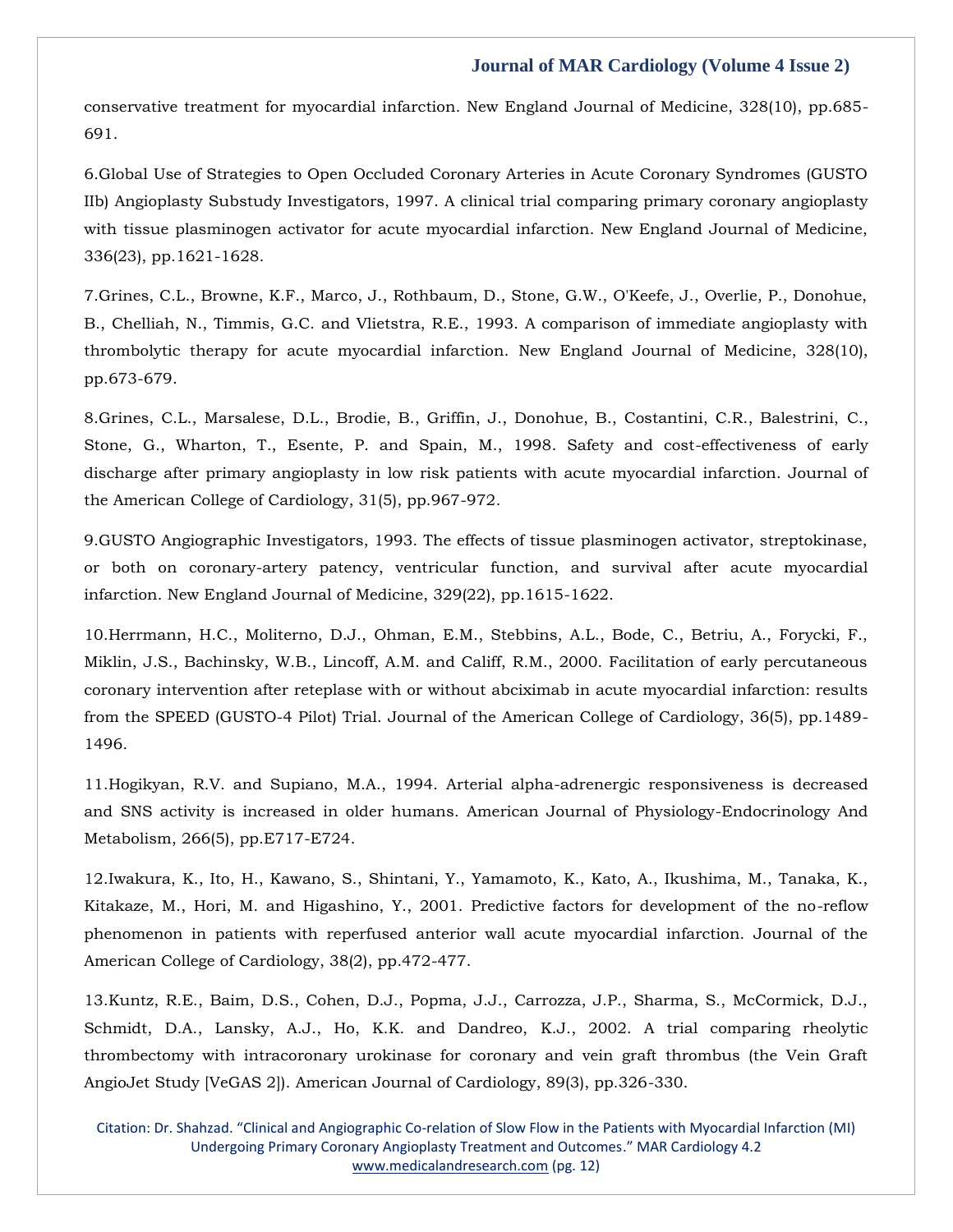14[.Maillard, L., Raynaud, P., STENTIM-2 Investigators §§§, Hamon, M., Monassier, J.P., Khalife, K.,](https://www.google.com/search?q=A+comparison+of+systematic+stenting+and+conventional+balloon+angioplasty+during+primary+percutaneous+transluminal+coronary+angioplasty+for+acute+myocardial+infarction&sxsrf=APq-WBsuXjK6vLVw5uSxvyLgdnF43Va1rA%3A1643272965760&ei=BVvyYfPfLf6XseMPtpuW6Ag&ved=0ahUKEwiz9pHrxNH1AhX-S2wGHbaNBY0Q4dUDCA4&uact=5&oq=A+comparison+of+systematic+stenting+and+conventional+balloon+angioplasty+during+primary+percutaneous+transluminal+coronary+angioplasty+for+acute+myocardial+infarction&gs_lcp=Cgdnd3Mtd2l6EAMyBwgjEOoCECcyBwgjEOoCECcyBwgjEOoCECcyBwgjEOoCECcyBwgjEOoCECcyBwgjEOoCECcyBwgjEOoCECcyBwgjEOoCECcyBwgjEOoCECcyBwgjEOoCECdKBAhBGABKBAhGGABQ3wVY3wVg8gdoAXAAeACAAQCIAQCSAQCYAQCgAQGgAQKwAQrAAQE&sclient=gws-wiz)  [Steg, P.G., Serruys, P., Beygui, F., Guermonprez, J.L. and Spaulding, C.M., 2000. A comparison of](https://www.google.com/search?q=A+comparison+of+systematic+stenting+and+conventional+balloon+angioplasty+during+primary+percutaneous+transluminal+coronary+angioplasty+for+acute+myocardial+infarction&sxsrf=APq-WBsuXjK6vLVw5uSxvyLgdnF43Va1rA%3A1643272965760&ei=BVvyYfPfLf6XseMPtpuW6Ag&ved=0ahUKEwiz9pHrxNH1AhX-S2wGHbaNBY0Q4dUDCA4&uact=5&oq=A+comparison+of+systematic+stenting+and+conventional+balloon+angioplasty+during+primary+percutaneous+transluminal+coronary+angioplasty+for+acute+myocardial+infarction&gs_lcp=Cgdnd3Mtd2l6EAMyBwgjEOoCECcyBwgjEOoCECcyBwgjEOoCECcyBwgjEOoCECcyBwgjEOoCECcyBwgjEOoCECcyBwgjEOoCECcyBwgjEOoCECcyBwgjEOoCECcyBwgjEOoCECdKBAhBGABKBAhGGABQ3wVY3wVg8gdoAXAAeACAAQCIAQCSAQCYAQCgAQGgAQKwAQrAAQE&sclient=gws-wiz)  [systematic stenting and conventional balloon angioplasty during primary percutaneous transluminal](https://www.google.com/search?q=A+comparison+of+systematic+stenting+and+conventional+balloon+angioplasty+during+primary+percutaneous+transluminal+coronary+angioplasty+for+acute+myocardial+infarction&sxsrf=APq-WBsuXjK6vLVw5uSxvyLgdnF43Va1rA%3A1643272965760&ei=BVvyYfPfLf6XseMPtpuW6Ag&ved=0ahUKEwiz9pHrxNH1AhX-S2wGHbaNBY0Q4dUDCA4&uact=5&oq=A+comparison+of+systematic+stenting+and+conventional+balloon+angioplasty+during+primary+percutaneous+transluminal+coronary+angioplasty+for+acute+myocardial+infarction&gs_lcp=Cgdnd3Mtd2l6EAMyBwgjEOoCECcyBwgjEOoCECcyBwgjEOoCECcyBwgjEOoCECcyBwgjEOoCECcyBwgjEOoCECcyBwgjEOoCECcyBwgjEOoCECcyBwgjEOoCECcyBwgjEOoCECdKBAhBGABKBAhGGABQ3wVY3wVg8gdoAXAAeACAAQCIAQCSAQCYAQCgAQGgAQKwAQrAAQE&sclient=gws-wiz)  [coronary angioplasty for acute myocardial infarction. Journal of the American College of Cardiology,](https://www.google.com/search?q=A+comparison+of+systematic+stenting+and+conventional+balloon+angioplasty+during+primary+percutaneous+transluminal+coronary+angioplasty+for+acute+myocardial+infarction&sxsrf=APq-WBsuXjK6vLVw5uSxvyLgdnF43Va1rA%3A1643272965760&ei=BVvyYfPfLf6XseMPtpuW6Ag&ved=0ahUKEwiz9pHrxNH1AhX-S2wGHbaNBY0Q4dUDCA4&uact=5&oq=A+comparison+of+systematic+stenting+and+conventional+balloon+angioplasty+during+primary+percutaneous+transluminal+coronary+angioplasty+for+acute+myocardial+infarction&gs_lcp=Cgdnd3Mtd2l6EAMyBwgjEOoCECcyBwgjEOoCECcyBwgjEOoCECcyBwgjEOoCECcyBwgjEOoCECcyBwgjEOoCECcyBwgjEOoCECcyBwgjEOoCECcyBwgjEOoCECcyBwgjEOoCECdKBAhBGABKBAhGGABQ3wVY3wVg8gdoAXAAeACAAQCIAQCSAQCYAQCgAQGgAQKwAQrAAQE&sclient=gws-wiz)  [35\(7\), pp.1729-1736.](https://www.google.com/search?q=A+comparison+of+systematic+stenting+and+conventional+balloon+angioplasty+during+primary+percutaneous+transluminal+coronary+angioplasty+for+acute+myocardial+infarction&sxsrf=APq-WBsuXjK6vLVw5uSxvyLgdnF43Va1rA%3A1643272965760&ei=BVvyYfPfLf6XseMPtpuW6Ag&ved=0ahUKEwiz9pHrxNH1AhX-S2wGHbaNBY0Q4dUDCA4&uact=5&oq=A+comparison+of+systematic+stenting+and+conventional+balloon+angioplasty+during+primary+percutaneous+transluminal+coronary+angioplasty+for+acute+myocardial+infarction&gs_lcp=Cgdnd3Mtd2l6EAMyBwgjEOoCECcyBwgjEOoCECcyBwgjEOoCECcyBwgjEOoCECcyBwgjEOoCECcyBwgjEOoCECcyBwgjEOoCECcyBwgjEOoCECcyBwgjEOoCECcyBwgjEOoCECdKBAhBGABKBAhGGABQ3wVY3wVg8gdoAXAAeACAAQCIAQCSAQCYAQCgAQGgAQKwAQrAAQE&sclient=gws-wiz)

15[.Mehta, R.H. and Bates, E.R., 1999. Coronary stent implantation in acute myocardial infarction.](https://www.google.com/search?q=Coronary+stent+implantation+in+acute+myocardial+infarction&sxsrf=APq-WBvjLMOlL0OBQwk8sA_ysP1t1HUwCQ%3A1643272995952&ei=I1vyYcGuObmgseMP7eaU6A4&ved=0ahUKEwiBzMT5xNH1AhU5UGwGHW0zBe0Q4dUDCA4&uact=5&oq=Coronary+stent+implantation+in+acute+myocardial+infarction&gs_lcp=Cgdnd3Mtd2l6EAMyBwgjEOoCECcyBwgjEOoCECcyBwgjEOoCECcyBwgjEOoCECcyBwgjEOoCECcyBwgjEOoCECcyBwgjEOoCECcyBwgjEOoCECcyBwgjEOoCECcyBwgjEOoCECdKBAhBGABKBAhGGABQwgVYwgVg3QdoAXAAeACAAQCIAQCSAQCYAQCgAQGgAQKwAQrAAQE&sclient=gws-wiz)  [American heart journal, 137\(4\), pp.603-611.](https://www.google.com/search?q=Coronary+stent+implantation+in+acute+myocardial+infarction&sxsrf=APq-WBvjLMOlL0OBQwk8sA_ysP1t1HUwCQ%3A1643272995952&ei=I1vyYcGuObmgseMP7eaU6A4&ved=0ahUKEwiBzMT5xNH1AhU5UGwGHW0zBe0Q4dUDCA4&uact=5&oq=Coronary+stent+implantation+in+acute+myocardial+infarction&gs_lcp=Cgdnd3Mtd2l6EAMyBwgjEOoCECcyBwgjEOoCECcyBwgjEOoCECcyBwgjEOoCECcyBwgjEOoCECcyBwgjEOoCECcyBwgjEOoCECcyBwgjEOoCECcyBwgjEOoCECcyBwgjEOoCECdKBAhBGABKBAhGGABQwgVYwgVg3QdoAXAAeACAAQCIAQCSAQCYAQCgAQGgAQKwAQrAAQE&sclient=gws-wiz)

16[.Mehta, R.H., Ou, F.S., Peterson, E.D., Shaw, R.E., Hillegass, W.B., Rumsfeld, J.S., Roe, M.T. and](https://www.google.com/search?q=Clinical+significance+of+post-procedural+TIMI+flow+in+patients+with+cardiogenic+shock+undergoing+primary+percutaneous+coronary+intervention&sxsrf=APq-WBt4IMduTpxDZqPt6Y5n2_UfxNEMTQ%3A1643273013379&ei=NVvyYarmFoeQseMPqZuXgA4&ved=0ahUKEwjq1OyBxdH1AhUHSGwGHanNBeAQ4dUDCA4&uact=5&oq=Clinical+significance+of+post-procedural+TIMI+flow+in+patients+with+cardiogenic+shock+undergoing+primary+percutaneous+coronary+intervention&gs_lcp=Cgdnd3Mtd2l6EAMyBwgjEOoCECcyBwgjEOoCECcyBwgjEOoCECcyBwgjEOoCECcyBwgjEOoCECcyBwgjEOoCECcyBwgjEOoCECcyBwgjEOoCECcyBwgjEOoCECcyBwgjEOoCECdKBAhBGABKBAhGGABQuAVYuAVgwwdoAXACeACAAQCIAQCSAQCYAQCgAQGgAQKwAQrAAQE&sclient=gws-wiz)  American College of Cardiology–[National Cardiovascular Database Registry Investigators, 2009.](https://www.google.com/search?q=Clinical+significance+of+post-procedural+TIMI+flow+in+patients+with+cardiogenic+shock+undergoing+primary+percutaneous+coronary+intervention&sxsrf=APq-WBt4IMduTpxDZqPt6Y5n2_UfxNEMTQ%3A1643273013379&ei=NVvyYarmFoeQseMPqZuXgA4&ved=0ahUKEwjq1OyBxdH1AhUHSGwGHanNBeAQ4dUDCA4&uact=5&oq=Clinical+significance+of+post-procedural+TIMI+flow+in+patients+with+cardiogenic+shock+undergoing+primary+percutaneous+coronary+intervention&gs_lcp=Cgdnd3Mtd2l6EAMyBwgjEOoCECcyBwgjEOoCECcyBwgjEOoCECcyBwgjEOoCECcyBwgjEOoCECcyBwgjEOoCECcyBwgjEOoCECcyBwgjEOoCECcyBwgjEOoCECcyBwgjEOoCECdKBAhBGABKBAhGGABQuAVYuAVgwwdoAXACeACAAQCIAQCSAQCYAQCgAQGgAQKwAQrAAQE&sclient=gws-wiz)  [Clinical significance of post-procedural TIMI flow in patients with cardiogenic shock undergoing](https://www.google.com/search?q=Clinical+significance+of+post-procedural+TIMI+flow+in+patients+with+cardiogenic+shock+undergoing+primary+percutaneous+coronary+intervention&sxsrf=APq-WBt4IMduTpxDZqPt6Y5n2_UfxNEMTQ%3A1643273013379&ei=NVvyYarmFoeQseMPqZuXgA4&ved=0ahUKEwjq1OyBxdH1AhUHSGwGHanNBeAQ4dUDCA4&uact=5&oq=Clinical+significance+of+post-procedural+TIMI+flow+in+patients+with+cardiogenic+shock+undergoing+primary+percutaneous+coronary+intervention&gs_lcp=Cgdnd3Mtd2l6EAMyBwgjEOoCECcyBwgjEOoCECcyBwgjEOoCECcyBwgjEOoCECcyBwgjEOoCECcyBwgjEOoCECcyBwgjEOoCECcyBwgjEOoCECcyBwgjEOoCECcyBwgjEOoCECdKBAhBGABKBAhGGABQuAVYuAVgwwdoAXACeACAAQCIAQCSAQCYAQCgAQGgAQKwAQrAAQE&sclient=gws-wiz)  [primary percutaneous coronary intervention. JACC: Cardiovascular Interventions, 2\(1\), pp.56-64.](https://www.google.com/search?q=Clinical+significance+of+post-procedural+TIMI+flow+in+patients+with+cardiogenic+shock+undergoing+primary+percutaneous+coronary+intervention&sxsrf=APq-WBt4IMduTpxDZqPt6Y5n2_UfxNEMTQ%3A1643273013379&ei=NVvyYarmFoeQseMPqZuXgA4&ved=0ahUKEwjq1OyBxdH1AhUHSGwGHanNBeAQ4dUDCA4&uact=5&oq=Clinical+significance+of+post-procedural+TIMI+flow+in+patients+with+cardiogenic+shock+undergoing+primary+percutaneous+coronary+intervention&gs_lcp=Cgdnd3Mtd2l6EAMyBwgjEOoCECcyBwgjEOoCECcyBwgjEOoCECcyBwgjEOoCECcyBwgjEOoCECcyBwgjEOoCECcyBwgjEOoCECcyBwgjEOoCECcyBwgjEOoCECcyBwgjEOoCECdKBAhBGABKBAhGGABQuAVYuAVgwwdoAXACeACAAQCIAQCSAQCYAQCgAQGgAQKwAQrAAQE&sclient=gws-wiz)

17[.Montalescot, G., 2001. Abciximab before direct angioplasty and stenting in myocardial infarction](https://www.google.com/search?q=Abciximab+before+direct+angioplasty+and+stenting+in+myocardial+infarction+regarding+acute+and+long-term+follow-up%3A+platelet+glycoprotein+IIb%2FIIIa+inhibition+with+coronary+stenting+for+acute+myocardial+infarction&sxsrf=APq-WBuu538yhrPdEcb0FqGKf9H4AS-jLA%3A1643273039021&ei=T1vyYd1R95ex4w-gi7jIAg&ved=0ahUKEwidtYmOxdH1AhX3S2wGHaAFDikQ4dUDCA4&uact=5&oq=Abciximab+before+direct+angioplasty+and+stenting+in+myocardial+infarction+regarding+acute+and+long-term+follow-up%3A+platelet+glycoprotein+IIb%2FIIIa+inhibition+with+coronary+stenting+for+acute+myocardial+infarction&gs_lcp=Cgdnd3Mtd2l6EAMyBwgjEOoCECcyBwgjEOoCECcyBwgjEOoCECcyBwgjEOoCECcyBwgjEOoCECcyBwgjEOoCECcyBwgjEOoCECcyBwgjEOoCECcyBwgjEOoCECcyBwgjEOoCECdKBAhBGABKBAhGGABQswVYswVg0AdoAXAAeACAAQCIAQCSAQCYAQCgAQGgAQKwAQrAAQE&sclient=gws-wiz)  [regarding acute and long-term follow-up: platelet glycoprotein IIb/IIIa inhibition with coronary](https://www.google.com/search?q=Abciximab+before+direct+angioplasty+and+stenting+in+myocardial+infarction+regarding+acute+and+long-term+follow-up%3A+platelet+glycoprotein+IIb%2FIIIa+inhibition+with+coronary+stenting+for+acute+myocardial+infarction&sxsrf=APq-WBuu538yhrPdEcb0FqGKf9H4AS-jLA%3A1643273039021&ei=T1vyYd1R95ex4w-gi7jIAg&ved=0ahUKEwidtYmOxdH1AhX3S2wGHaAFDikQ4dUDCA4&uact=5&oq=Abciximab+before+direct+angioplasty+and+stenting+in+myocardial+infarction+regarding+acute+and+long-term+follow-up%3A+platelet+glycoprotein+IIb%2FIIIa+inhibition+with+coronary+stenting+for+acute+myocardial+infarction&gs_lcp=Cgdnd3Mtd2l6EAMyBwgjEOoCECcyBwgjEOoCECcyBwgjEOoCECcyBwgjEOoCECcyBwgjEOoCECcyBwgjEOoCECcyBwgjEOoCECcyBwgjEOoCECcyBwgjEOoCECcyBwgjEOoCECdKBAhBGABKBAhGGABQswVYswVg0AdoAXAAeACAAQCIAQCSAQCYAQCgAQGgAQKwAQrAAQE&sclient=gws-wiz)  [stenting for acute myocardial infarction. N Engl J Med, 344, pp.1895-1903.](https://www.google.com/search?q=Abciximab+before+direct+angioplasty+and+stenting+in+myocardial+infarction+regarding+acute+and+long-term+follow-up%3A+platelet+glycoprotein+IIb%2FIIIa+inhibition+with+coronary+stenting+for+acute+myocardial+infarction&sxsrf=APq-WBuu538yhrPdEcb0FqGKf9H4AS-jLA%3A1643273039021&ei=T1vyYd1R95ex4w-gi7jIAg&ved=0ahUKEwidtYmOxdH1AhX3S2wGHaAFDikQ4dUDCA4&uact=5&oq=Abciximab+before+direct+angioplasty+and+stenting+in+myocardial+infarction+regarding+acute+and+long-term+follow-up%3A+platelet+glycoprotein+IIb%2FIIIa+inhibition+with+coronary+stenting+for+acute+myocardial+infarction&gs_lcp=Cgdnd3Mtd2l6EAMyBwgjEOoCECcyBwgjEOoCECcyBwgjEOoCECcyBwgjEOoCECcyBwgjEOoCECcyBwgjEOoCECcyBwgjEOoCECcyBwgjEOoCECcyBwgjEOoCECcyBwgjEOoCECdKBAhBGABKBAhGGABQswVYswVg0AdoAXAAeACAAQCIAQCSAQCYAQCgAQGgAQKwAQrAAQE&sclient=gws-wiz)

18[.Montalescot, G., Barragan, P., Wittenberg, O., Ecollan, P., Elhadad, S., Villain, P., Boulenc, J.M.,](https://www.google.com/search?q=Platelet+glycoprotein+IIb%2FIIIa+inhibition+with+coronary+stenting+for+acute+myocardial+infarction&sxsrf=APq-WBu1-T-yU3yw6uhlycH13HRg-DlkZw%3A1643273058015&ei=YlvyYbAai5Wx4w_qzJjIAg&ved=0ahUKEwiw05CXxdH1AhWLSmwGHWomBikQ4dUDCA4&uact=5&oq=Platelet+glycoprotein+IIb%2FIIIa+inhibition+with+coronary+stenting+for+acute+myocardial+infarction&gs_lcp=Cgdnd3Mtd2l6EAM6BwgjEOoCECdKBAhBGABKBAhGGABQzQVYzQVg6wdoAXAAeACAAYcCiAGHApIBAzItMZgBAKABAaABArABCsABAQ&sclient=gws-wiz)  [Morice, M.C., Maillard, L., Pansiéri, M. and Choussat, R., 2001. Platelet glycoprotein IIb/IIIa inhibition](https://www.google.com/search?q=Platelet+glycoprotein+IIb%2FIIIa+inhibition+with+coronary+stenting+for+acute+myocardial+infarction&sxsrf=APq-WBu1-T-yU3yw6uhlycH13HRg-DlkZw%3A1643273058015&ei=YlvyYbAai5Wx4w_qzJjIAg&ved=0ahUKEwiw05CXxdH1AhWLSmwGHWomBikQ4dUDCA4&uact=5&oq=Platelet+glycoprotein+IIb%2FIIIa+inhibition+with+coronary+stenting+for+acute+myocardial+infarction&gs_lcp=Cgdnd3Mtd2l6EAM6BwgjEOoCECdKBAhBGABKBAhGGABQzQVYzQVg6wdoAXAAeACAAYcCiAGHApIBAzItMZgBAKABAaABArABCsABAQ&sclient=gws-wiz)  with coronary stenting for acute myocardial infarction. New England Journal of Medicine, 344(25), [pp.1895-1903.](https://www.google.com/search?q=Platelet+glycoprotein+IIb%2FIIIa+inhibition+with+coronary+stenting+for+acute+myocardial+infarction&sxsrf=APq-WBu1-T-yU3yw6uhlycH13HRg-DlkZw%3A1643273058015&ei=YlvyYbAai5Wx4w_qzJjIAg&ved=0ahUKEwiw05CXxdH1AhWLSmwGHWomBikQ4dUDCA4&uact=5&oq=Platelet+glycoprotein+IIb%2FIIIa+inhibition+with+coronary+stenting+for+acute+myocardial+infarction&gs_lcp=Cgdnd3Mtd2l6EAM6BwgjEOoCECdKBAhBGABKBAhGGABQzQVYzQVg6wdoAXAAeACAAYcCiAGHApIBAzItMZgBAKABAaABArABCsABAQ&sclient=gws-wiz)

19.[Reffelmann, T. and Kloner, R.A., 2002. The "no](https://www.google.com/search?q=The+%E2%80%9Cno-reflow%E2%80%9D+phenomenon%3A+basic+science+and+clinical+correlates&sxsrf=APq-WBvFni-iZra_c3vR4YOkrV0xx__GgA%3A1643273083127&ei=e1vyYYakB4SeseMPpZS3mAU&ved=0ahUKEwjGzY2jxdH1AhUET2wGHSXKDVMQ4dUDCA4&uact=5&oq=The+%E2%80%9Cno-reflow%E2%80%9D+phenomenon%3A+basic+science+and+clinical+correlates&gs_lcp=Cgdnd3Mtd2l6EAM6BwgjEOoCECdKBAhBGABKBAhGGABQwwVYwwVg1wdoAXAAeACAAeEBiAHhAZIBAzItMZgBAKABAaABArABCsABAQ&sclient=gws-wiz)-reflow" phenomenon: basic science and clinical [correlates. Heart, 87\(2\), pp.162-168.](https://www.google.com/search?q=The+%E2%80%9Cno-reflow%E2%80%9D+phenomenon%3A+basic+science+and+clinical+correlates&sxsrf=APq-WBvFni-iZra_c3vR4YOkrV0xx__GgA%3A1643273083127&ei=e1vyYYakB4SeseMPpZS3mAU&ved=0ahUKEwjGzY2jxdH1AhUET2wGHSXKDVMQ4dUDCA4&uact=5&oq=The+%E2%80%9Cno-reflow%E2%80%9D+phenomenon%3A+basic+science+and+clinical+correlates&gs_lcp=Cgdnd3Mtd2l6EAM6BwgjEOoCECdKBAhBGABKBAhGGABQwwVYwwVg1wdoAXAAeACAAeEBiAHhAZIBAzItMZgBAKABAaABArABCsABAQ&sclient=gws-wiz)

20[.Rezkalla, S.H. and Kloner, R.A., 2002. No-reflow phenomenon. Circulation, 105\(5\), pp.656-662.](https://www.google.com/search?q=No-reflow+phenomenon&sxsrf=APq-WBvuCkFFUB5NEHKi74cgJPiNBeEwRg%3A1643273102384&ei=jlvyYf_LFuaYseMP8_u_mAo&ved=0ahUKEwj_yqSsxdH1AhVmTGwGHfP9D6MQ4dUDCA4&uact=5&oq=No-reflow+phenomenon&gs_lcp=Cgdnd3Mtd2l6EAMyBwgjEOoCECcyBwgjEOoCECcyBwgjEOoCECcyBwgjEOoCECcyBwgjEOoCECcyBwgjEOoCECcyBwgjEOoCECcyBwgjEOoCECcyBwgjEOoCECcyBwgjEOoCECdKBAhBGABKBAhGGABQrAVYrAVgwgdoAXAAeACAAQCIAQCSAQCYAQCgAQGgAQKwAQrAAQE&sclient=gws-wiz)

21[.Stone, G.W., Marsalese, D., Brodie, B.R., Griffin, J.J., Donohue, B., Costantini, C., Balestrini, C.,](https://www.google.com/search?q=A+prospective%2C+randomized+evaluation+of+prophylactic+intraaortic+balloon+counterpulsation+in+high+risk+patients+with+acute+myocardial+infarction+treated+with+primary+angioplasty&sxsrf=APq-WBtHEII1a3y_An1t-DLU1RA71vaG-g%3A1643273118404&ei=nlvyYeCRGJuhseMPmZ6dmAY&ved=0ahUKEwjg2PazxdH1AhWbUGwGHRlPB2MQ4dUDCA4&uact=5&oq=A+prospective%2C+randomized+evaluation+of+prophylactic+intraaortic+balloon+counterpulsation+in+high+risk+patients+with+acute+myocardial+infarction+treated+with+primary+angioplasty&gs_lcp=Cgdnd3Mtd2l6EAMyBwgjEOoCECcyBwgjEOoCECcyBwgjEOoCECcyBwgjEOoCECcyBwgjEOoCECcyBwgjEOoCECcyBwgjEOoCECcyBwgjEOoCECcyBwgjEOoCECcyBwgjEOoCECdKBAhBGABKBAhGGABQ3QVY3QVghQhoAXACeACAAQCIAQCSAQCYAQCgAQGgAQKwAQrAAQE&sclient=gws-wiz)  [Wharton, T., Esente, P., Spain, M. and Moses, J., 1997. A prospective, randomized evaluation of](https://www.google.com/search?q=A+prospective%2C+randomized+evaluation+of+prophylactic+intraaortic+balloon+counterpulsation+in+high+risk+patients+with+acute+myocardial+infarction+treated+with+primary+angioplasty&sxsrf=APq-WBtHEII1a3y_An1t-DLU1RA71vaG-g%3A1643273118404&ei=nlvyYeCRGJuhseMPmZ6dmAY&ved=0ahUKEwjg2PazxdH1AhWbUGwGHRlPB2MQ4dUDCA4&uact=5&oq=A+prospective%2C+randomized+evaluation+of+prophylactic+intraaortic+balloon+counterpulsation+in+high+risk+patients+with+acute+myocardial+infarction+treated+with+primary+angioplasty&gs_lcp=Cgdnd3Mtd2l6EAMyBwgjEOoCECcyBwgjEOoCECcyBwgjEOoCECcyBwgjEOoCECcyBwgjEOoCECcyBwgjEOoCECcyBwgjEOoCECcyBwgjEOoCECcyBwgjEOoCECcyBwgjEOoCECdKBAhBGABKBAhGGABQ3QVY3QVghQhoAXACeACAAQCIAQCSAQCYAQCgAQGgAQKwAQrAAQE&sclient=gws-wiz)  [prophylactic intraaortic balloon counterpulsation in high risk patients with acute myocardial](https://www.google.com/search?q=A+prospective%2C+randomized+evaluation+of+prophylactic+intraaortic+balloon+counterpulsation+in+high+risk+patients+with+acute+myocardial+infarction+treated+with+primary+angioplasty&sxsrf=APq-WBtHEII1a3y_An1t-DLU1RA71vaG-g%3A1643273118404&ei=nlvyYeCRGJuhseMPmZ6dmAY&ved=0ahUKEwjg2PazxdH1AhWbUGwGHRlPB2MQ4dUDCA4&uact=5&oq=A+prospective%2C+randomized+evaluation+of+prophylactic+intraaortic+balloon+counterpulsation+in+high+risk+patients+with+acute+myocardial+infarction+treated+with+primary+angioplasty&gs_lcp=Cgdnd3Mtd2l6EAMyBwgjEOoCECcyBwgjEOoCECcyBwgjEOoCECcyBwgjEOoCECcyBwgjEOoCECcyBwgjEOoCECcyBwgjEOoCECcyBwgjEOoCECcyBwgjEOoCECcyBwgjEOoCECdKBAhBGABKBAhGGABQ3QVY3QVghQhoAXACeACAAQCIAQCSAQCYAQCgAQGgAQKwAQrAAQE&sclient=gws-wiz)  [infarction treated with primary angioplasty. Journal of the American College of Cardiology, 29\(7\),](https://www.google.com/search?q=A+prospective%2C+randomized+evaluation+of+prophylactic+intraaortic+balloon+counterpulsation+in+high+risk+patients+with+acute+myocardial+infarction+treated+with+primary+angioplasty&sxsrf=APq-WBtHEII1a3y_An1t-DLU1RA71vaG-g%3A1643273118404&ei=nlvyYeCRGJuhseMPmZ6dmAY&ved=0ahUKEwjg2PazxdH1AhWbUGwGHRlPB2MQ4dUDCA4&uact=5&oq=A+prospective%2C+randomized+evaluation+of+prophylactic+intraaortic+balloon+counterpulsation+in+high+risk+patients+with+acute+myocardial+infarction+treated+with+primary+angioplasty&gs_lcp=Cgdnd3Mtd2l6EAMyBwgjEOoCECcyBwgjEOoCECcyBwgjEOoCECcyBwgjEOoCECcyBwgjEOoCECcyBwgjEOoCECcyBwgjEOoCECcyBwgjEOoCECcyBwgjEOoCECcyBwgjEOoCECdKBAhBGABKBAhGGABQ3QVY3QVghQhoAXACeACAAQCIAQCSAQCYAQCgAQGgAQKwAQrAAQE&sclient=gws-wiz)  [pp.1459-1467.](https://www.google.com/search?q=A+prospective%2C+randomized+evaluation+of+prophylactic+intraaortic+balloon+counterpulsation+in+high+risk+patients+with+acute+myocardial+infarction+treated+with+primary+angioplasty&sxsrf=APq-WBtHEII1a3y_An1t-DLU1RA71vaG-g%3A1643273118404&ei=nlvyYeCRGJuhseMPmZ6dmAY&ved=0ahUKEwjg2PazxdH1AhWbUGwGHRlPB2MQ4dUDCA4&uact=5&oq=A+prospective%2C+randomized+evaluation+of+prophylactic+intraaortic+balloon+counterpulsation+in+high+risk+patients+with+acute+myocardial+infarction+treated+with+primary+angioplasty&gs_lcp=Cgdnd3Mtd2l6EAMyBwgjEOoCECcyBwgjEOoCECcyBwgjEOoCECcyBwgjEOoCECcyBwgjEOoCECcyBwgjEOoCECcyBwgjEOoCECcyBwgjEOoCECcyBwgjEOoCECcyBwgjEOoCECdKBAhBGABKBAhGGABQ3QVY3QVghQhoAXACeACAAQCIAQCSAQCYAQCgAQGgAQKwAQrAAQE&sclient=gws-wiz)

22.[Suryapranata, H., van't Hof, A.W., Hoorntje, J.C., de Boer, M.J. and Zijlstra, F., 1998. Randomized](https://www.google.com/search?q=Randomized+comparison+of+coronary+stenting+with+balloon+angioplasty+in+selected+patients+with+acute+myocardial+infarction&sxsrf=APq-WBscOXlalhRKEEemgyoje5a13ODWXw%3A1643273137924&ei=sVvyYaPIN_-RseMPt5KcmA0&ved=0ahUKEwjj5J29xdH1AhX_SGwGHTcJB9MQ4dUDCA4&uact=5&oq=Randomized+comparison+of+coronary+stenting+with+balloon+angioplasty+in+selected+patients+with+acute+myocardial+infarction&gs_lcp=Cgdnd3Mtd2l6EAMyBwgjEOoCECcyBwgjEOoCECcyBwgjEOoCECcyBwgjEOoCECcyBwgjEOoCECcyBwgjEOoCECcyBwgjEOoCECcyBwgjEOoCECcyBwgjEOoCECcyBwgjEOoCECdKBAhBGABKBAhGGABQvQVYvQVg6QdoAXAAeACAAQCIAQCSAQCYAQCgAQGgAQKwAQrAAQE&sclient=gws-wiz)  [comparison of coronary stenting with balloon angioplasty](https://www.google.com/search?q=Randomized+comparison+of+coronary+stenting+with+balloon+angioplasty+in+selected+patients+with+acute+myocardial+infarction&sxsrf=APq-WBscOXlalhRKEEemgyoje5a13ODWXw%3A1643273137924&ei=sVvyYaPIN_-RseMPt5KcmA0&ved=0ahUKEwjj5J29xdH1AhX_SGwGHTcJB9MQ4dUDCA4&uact=5&oq=Randomized+comparison+of+coronary+stenting+with+balloon+angioplasty+in+selected+patients+with+acute+myocardial+infarction&gs_lcp=Cgdnd3Mtd2l6EAMyBwgjEOoCECcyBwgjEOoCECcyBwgjEOoCECcyBwgjEOoCECcyBwgjEOoCECcyBwgjEOoCECcyBwgjEOoCECcyBwgjEOoCECcyBwgjEOoCECcyBwgjEOoCECdKBAhBGABKBAhGGABQvQVYvQVg6QdoAXAAeACAAQCIAQCSAQCYAQCgAQGgAQKwAQrAAQE&sclient=gws-wiz) in selected patients with acute myocardial [infarction. Circulation, 97\(25\), pp.2502-2505.](https://www.google.com/search?q=Randomized+comparison+of+coronary+stenting+with+balloon+angioplasty+in+selected+patients+with+acute+myocardial+infarction&sxsrf=APq-WBscOXlalhRKEEemgyoje5a13ODWXw%3A1643273137924&ei=sVvyYaPIN_-RseMPt5KcmA0&ved=0ahUKEwjj5J29xdH1AhX_SGwGHTcJB9MQ4dUDCA4&uact=5&oq=Randomized+comparison+of+coronary+stenting+with+balloon+angioplasty+in+selected+patients+with+acute+myocardial+infarction&gs_lcp=Cgdnd3Mtd2l6EAMyBwgjEOoCECcyBwgjEOoCECcyBwgjEOoCECcyBwgjEOoCECcyBwgjEOoCECcyBwgjEOoCECcyBwgjEOoCECcyBwgjEOoCECcyBwgjEOoCECcyBwgjEOoCECdKBAhBGABKBAhGGABQvQVYvQVg6QdoAXAAeACAAQCIAQCSAQCYAQCgAQGgAQKwAQrAAQE&sclient=gws-wiz)

23[.Tanaka, A., Kawarabayashi, T., Nishibori, Y., Sano, T., Nishida, Y., Fukuda, D., Shimada, K. and](https://www.google.com/search?q=No-reflow+phenomenon+and+lesion+morphology+in+patients+with+acute+myocardial+infarction&sxsrf=APq-WBtn7M5OHwTibgN2hsNBlvHxN15gFQ%3A1643273156844&ei=xFvyYcaFM6aXseMPt8aYkA8&ved=0ahUKEwjG96DGxdH1AhWmS2wGHTcjBvIQ4dUDCA4&uact=5&oq=No-reflow+phenomenon+and+lesion+morphology+in+patients+with+acute+myocardial+infarction&gs_lcp=Cgdnd3Mtd2l6EAMyBAgAEB46BwgjEOoCECdKBAhBGABKBAhGGABQoAVYoAVgrgdoAXAAeACAAegBiAHoAZIBAzItMZgBAKABAaABArABCsABAQ&sclient=gws-wiz)  [Yoshikawa, J., 2002. No-reflow phenomenon and lesion morphology in patients with](https://www.google.com/search?q=No-reflow+phenomenon+and+lesion+morphology+in+patients+with+acute+myocardial+infarction&sxsrf=APq-WBtn7M5OHwTibgN2hsNBlvHxN15gFQ%3A1643273156844&ei=xFvyYcaFM6aXseMPt8aYkA8&ved=0ahUKEwjG96DGxdH1AhWmS2wGHTcjBvIQ4dUDCA4&uact=5&oq=No-reflow+phenomenon+and+lesion+morphology+in+patients+with+acute+myocardial+infarction&gs_lcp=Cgdnd3Mtd2l6EAMyBAgAEB46BwgjEOoCECdKBAhBGABKBAhGGABQoAVYoAVgrgdoAXAAeACAAegBiAHoAZIBAzItMZgBAKABAaABArABCsABAQ&sclient=gws-wiz) acute myocardial [infarction. Circulation, 105\(18\), pp.2148-2152.](https://www.google.com/search?q=No-reflow+phenomenon+and+lesion+morphology+in+patients+with+acute+myocardial+infarction&sxsrf=APq-WBtn7M5OHwTibgN2hsNBlvHxN15gFQ%3A1643273156844&ei=xFvyYcaFM6aXseMPt8aYkA8&ved=0ahUKEwjG96DGxdH1AhWmS2wGHTcjBvIQ4dUDCA4&uact=5&oq=No-reflow+phenomenon+and+lesion+morphology+in+patients+with+acute+myocardial+infarction&gs_lcp=Cgdnd3Mtd2l6EAMyBAgAEB46BwgjEOoCECdKBAhBGABKBAhGGABQoAVYoAVgrgdoAXAAeACAAegBiAHoAZIBAzItMZgBAKABAaABArABCsABAQ&sclient=gws-wiz)

Citation: Dr. Shahzad. "Clinical and Angiographic Co-relation of Slow Flow in the Patients with Myocardial Infarction (MI) Undergoing Primary Coronary Angioplasty Treatment and Outcomes." MAR Cardiology 4.2 [www.medicalandresearch.com](http://www.medicalandresearch.com/) (pg. 13)